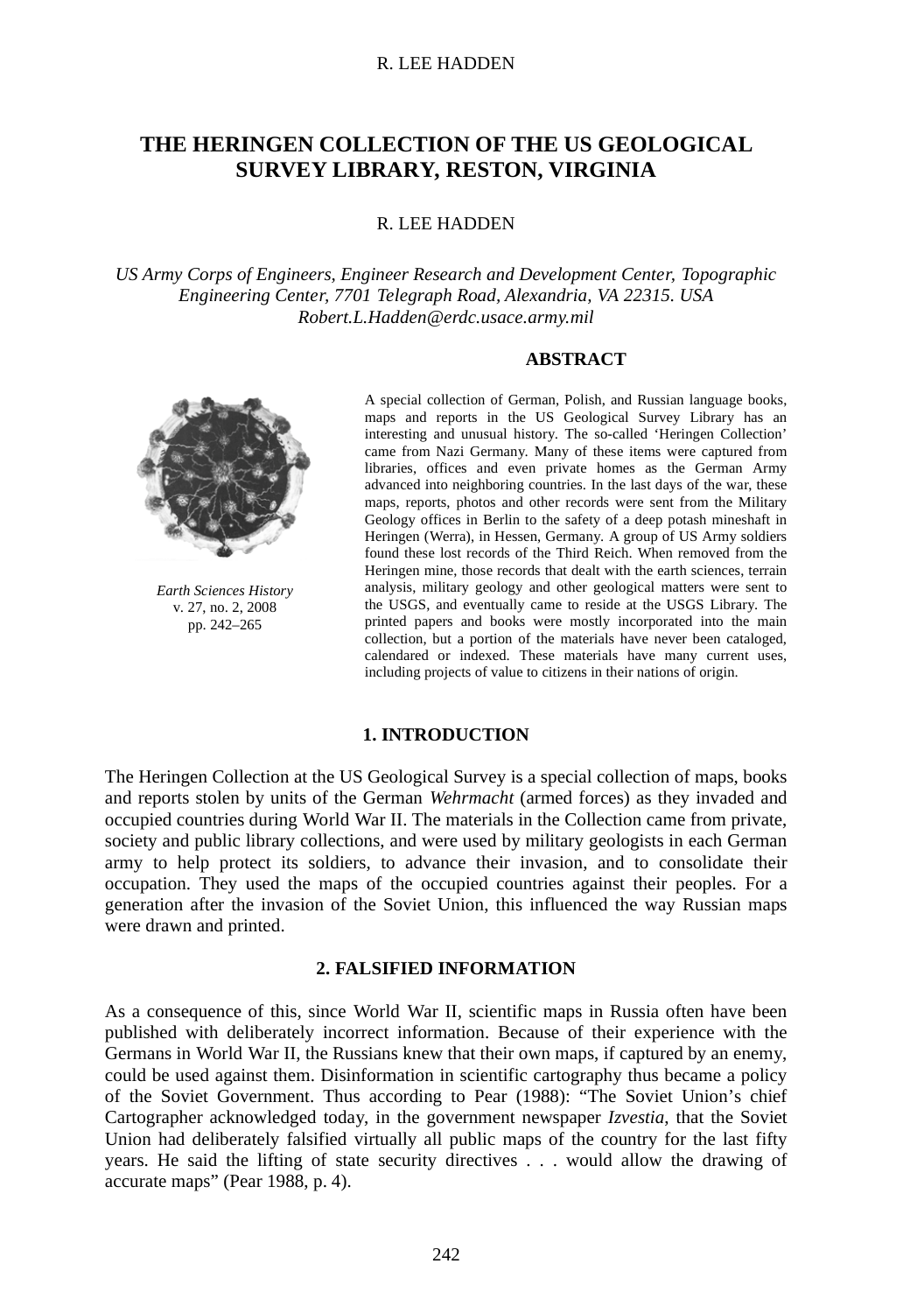| <b>REPORT DOCUMENTATION PAGE</b>                                                                                                                                                                                                                                                                                                                                                                                                                                                                                                                                                                                                                                                                                                                                                                                                                                                                                                                                                                                                                                                                                                                                                                                                     |                                              |              |                                                    |                    |                            | Form Approved<br>OMB No. 0704-0188                            |
|--------------------------------------------------------------------------------------------------------------------------------------------------------------------------------------------------------------------------------------------------------------------------------------------------------------------------------------------------------------------------------------------------------------------------------------------------------------------------------------------------------------------------------------------------------------------------------------------------------------------------------------------------------------------------------------------------------------------------------------------------------------------------------------------------------------------------------------------------------------------------------------------------------------------------------------------------------------------------------------------------------------------------------------------------------------------------------------------------------------------------------------------------------------------------------------------------------------------------------------|----------------------------------------------|--------------|----------------------------------------------------|--------------------|----------------------------|---------------------------------------------------------------|
| The public reporting burden for this collection of information is estimated to average 1 hour per response, including the time for reviewing instructions, searching existing data sources,<br>gathering and maintaining the data needed, and completing and reviewing the collection of information. Send comments regarding this burden estimate or any other aspect of this collection<br>givening and metalling suggestions for reducing the burden, to Department of Defense, Washington Headquarters Services, Directorate for Information Operations and Reports<br>(0704-0188), 1215 Jefferson Davis Highway, Suite 12<br>PLEASE DO NOT RETURN YOUR FORM TO THE ABOVE ADDRESS.                                                                                                                                                                                                                                                                                                                                                                                                                                                                                                                                               |                                              |              |                                                    |                    |                            |                                                               |
|                                                                                                                                                                                                                                                                                                                                                                                                                                                                                                                                                                                                                                                                                                                                                                                                                                                                                                                                                                                                                                                                                                                                                                                                                                      | 1. REPORT DATE (DD-MM-YYYY)<br>November 2008 |              | 2 REPORT TYPE<br>Journal Article                   |                    |                            | 3 DATES COVERED (From To)                                     |
| 4. TITLE AND SUBTITLE                                                                                                                                                                                                                                                                                                                                                                                                                                                                                                                                                                                                                                                                                                                                                                                                                                                                                                                                                                                                                                                                                                                                                                                                                |                                              |              |                                                    |                    |                            | 5a CONTRACT NUMBER                                            |
| "The Heringen Collection of the US Geological Survey Library, Reston,                                                                                                                                                                                                                                                                                                                                                                                                                                                                                                                                                                                                                                                                                                                                                                                                                                                                                                                                                                                                                                                                                                                                                                |                                              |              |                                                    |                    |                            |                                                               |
| Virginia."                                                                                                                                                                                                                                                                                                                                                                                                                                                                                                                                                                                                                                                                                                                                                                                                                                                                                                                                                                                                                                                                                                                                                                                                                           |                                              |              |                                                    |                    | 5b. GRANT NUMBER           |                                                               |
|                                                                                                                                                                                                                                                                                                                                                                                                                                                                                                                                                                                                                                                                                                                                                                                                                                                                                                                                                                                                                                                                                                                                                                                                                                      |                                              |              |                                                    |                    | 5c. PROGRAM ELEMENT NUMBER |                                                               |
| 6. AUTHOR(S)                                                                                                                                                                                                                                                                                                                                                                                                                                                                                                                                                                                                                                                                                                                                                                                                                                                                                                                                                                                                                                                                                                                                                                                                                         |                                              |              |                                                    |                    | 5d. PROJECT NUMBER         |                                                               |
| HADDEN, Robert Lee                                                                                                                                                                                                                                                                                                                                                                                                                                                                                                                                                                                                                                                                                                                                                                                                                                                                                                                                                                                                                                                                                                                                                                                                                   |                                              |              |                                                    |                    |                            |                                                               |
|                                                                                                                                                                                                                                                                                                                                                                                                                                                                                                                                                                                                                                                                                                                                                                                                                                                                                                                                                                                                                                                                                                                                                                                                                                      |                                              |              |                                                    |                    | 5e TASK NUMBER             |                                                               |
|                                                                                                                                                                                                                                                                                                                                                                                                                                                                                                                                                                                                                                                                                                                                                                                                                                                                                                                                                                                                                                                                                                                                                                                                                                      |                                              |              |                                                    |                    |                            | <b>5f. WORK UNIT NUMBER</b>                                   |
|                                                                                                                                                                                                                                                                                                                                                                                                                                                                                                                                                                                                                                                                                                                                                                                                                                                                                                                                                                                                                                                                                                                                                                                                                                      |                                              |              |                                                    |                    |                            |                                                               |
|                                                                                                                                                                                                                                                                                                                                                                                                                                                                                                                                                                                                                                                                                                                                                                                                                                                                                                                                                                                                                                                                                                                                                                                                                                      |                                              |              |                                                    |                    |                            |                                                               |
|                                                                                                                                                                                                                                                                                                                                                                                                                                                                                                                                                                                                                                                                                                                                                                                                                                                                                                                                                                                                                                                                                                                                                                                                                                      |                                              |              | 7. PERFORMING ORGANIZATION NAME(S) AND ADDRESS(ES) |                    |                            | 8. PERFORMING ORGANIZATION<br><b>REPORT NUMBER</b>            |
| Army Geospatial Center, ATTN: CEAGC-WSG-I (HADDEN), 7701 Telegraph Road,<br>Alexandria, VA 22315                                                                                                                                                                                                                                                                                                                                                                                                                                                                                                                                                                                                                                                                                                                                                                                                                                                                                                                                                                                                                                                                                                                                     |                                              |              |                                                    |                    |                            |                                                               |
| 10. SPONSOR/MONITOR'S ACRONYM(S)<br>9. SPONSORING/MONITORING AGENCY NAME(S) AND ADDRESS(ES)                                                                                                                                                                                                                                                                                                                                                                                                                                                                                                                                                                                                                                                                                                                                                                                                                                                                                                                                                                                                                                                                                                                                          |                                              |              |                                                    |                    |                            |                                                               |
| N/A                                                                                                                                                                                                                                                                                                                                                                                                                                                                                                                                                                                                                                                                                                                                                                                                                                                                                                                                                                                                                                                                                                                                                                                                                                  |                                              |              |                                                    |                    |                            |                                                               |
|                                                                                                                                                                                                                                                                                                                                                                                                                                                                                                                                                                                                                                                                                                                                                                                                                                                                                                                                                                                                                                                                                                                                                                                                                                      |                                              |              |                                                    |                    |                            |                                                               |
|                                                                                                                                                                                                                                                                                                                                                                                                                                                                                                                                                                                                                                                                                                                                                                                                                                                                                                                                                                                                                                                                                                                                                                                                                                      |                                              |              |                                                    |                    |                            | <b>11. SPONSOR/MONITOR'S REPORT</b><br><b>NUMBER(S)</b>       |
| 12. DISTRIBUTION/AVAILABILITY STATEMENT                                                                                                                                                                                                                                                                                                                                                                                                                                                                                                                                                                                                                                                                                                                                                                                                                                                                                                                                                                                                                                                                                                                                                                                              |                                              |              |                                                    |                    |                            |                                                               |
| Unclassified/Unlimited                                                                                                                                                                                                                                                                                                                                                                                                                                                                                                                                                                                                                                                                                                                                                                                                                                                                                                                                                                                                                                                                                                                                                                                                               |                                              |              |                                                    |                    |                            |                                                               |
|                                                                                                                                                                                                                                                                                                                                                                                                                                                                                                                                                                                                                                                                                                                                                                                                                                                                                                                                                                                                                                                                                                                                                                                                                                      |                                              |              |                                                    |                    |                            |                                                               |
| <b>13. SUPPLEMENTARY NOTES</b>                                                                                                                                                                                                                                                                                                                                                                                                                                                                                                                                                                                                                                                                                                                                                                                                                                                                                                                                                                                                                                                                                                                                                                                                       |                                              |              |                                                    |                    |                            |                                                               |
| Originally published: "The Heringen Collection of the US Geological Survey Library, Reston, Virginia." Earth Science History,<br>Volume 27 (2), 2008. (ISSN: 0736-623X). Pages 242-265. Original work of the Federal Government. Reprinted by permission.                                                                                                                                                                                                                                                                                                                                                                                                                                                                                                                                                                                                                                                                                                                                                                                                                                                                                                                                                                            |                                              |              |                                                    |                    |                            |                                                               |
| 14 ABSTRACT<br>A special collection of German, Polish, and Russian language books, maps and reports in the US Geological Survey Library has an<br>interesting and unusual history. The so-called 'Heringen Collection' came from Nazi Germany. Many of these items were captured<br>from libraries, offices and even private homes as the German Army advanced into neighboring countries. In the last days of the war,<br>these maps, reports, photos and other records were sent from the Military Geology offices in Berlin to the safety of a deep salt mine<br>and potash mineshaft in Heringen (Werra), in Hessen, Germany. A group of US Army soldiers found these lost records of the Third<br>Reich. When removed from the Heringen mine, those records that dealt with the earth sciences, terrain analysis, military geology and<br>other geological matters were sent to the USGS, and eventually came to reside at the USGS Library. The printed papers and books<br>were mostly incorporated into the main collection, but a portion of the materials have never been cataloged, calendared or indexed.<br>These materials have many current uses, including projects of value to citizens in their nations of origin. |                                              |              |                                                    |                    |                            |                                                               |
| <b>15. SUBJECT TERMS</b>                                                                                                                                                                                                                                                                                                                                                                                                                                                                                                                                                                                                                                                                                                                                                                                                                                                                                                                                                                                                                                                                                                                                                                                                             |                                              |              |                                                    |                    |                            |                                                               |
| Army Map Service, AMS, Captured Maps, Einsatzstab Reichleiter Rosenberg für die Besetzten Gebiete, ERR, Geology, Heringen,<br>Germany, Heringen Collection, Hydrology, Maps, MGU, Military Geology Unit, Nazi, USGS, US Geological Survey Library, Water<br>Supplies, Wehrgeologenstellen, Wintershall Mine, World War II.                                                                                                                                                                                                                                                                                                                                                                                                                                                                                                                                                                                                                                                                                                                                                                                                                                                                                                           |                                              |              |                                                    |                    |                            |                                                               |
| <b>17. LIMITATION OF</b><br>16. SECURITY CLASSIFICATION OF:                                                                                                                                                                                                                                                                                                                                                                                                                                                                                                                                                                                                                                                                                                                                                                                                                                                                                                                                                                                                                                                                                                                                                                          |                                              |              |                                                    |                    |                            | 18. NUMBER 19a. NAME OF RESPONSIBLE PERSON                    |
| <b>REPORT</b><br>a.                                                                                                                                                                                                                                                                                                                                                                                                                                                                                                                                                                                                                                                                                                                                                                                                                                                                                                                                                                                                                                                                                                                                                                                                                  | <b>b ABSTRACT</b>                            | c. THIS PAGE | <b>ABSTRACT</b>                                    | ΟF<br><b>PAGES</b> |                            | Hadden, Robert Lee                                            |
|                                                                                                                                                                                                                                                                                                                                                                                                                                                                                                                                                                                                                                                                                                                                                                                                                                                                                                                                                                                                                                                                                                                                                                                                                                      | Unclassified                                 |              | Unlimited                                          | 23                 |                            | 19b. TELEPHONE NUMBER (Include area code)<br>$(703)$ 428-9206 |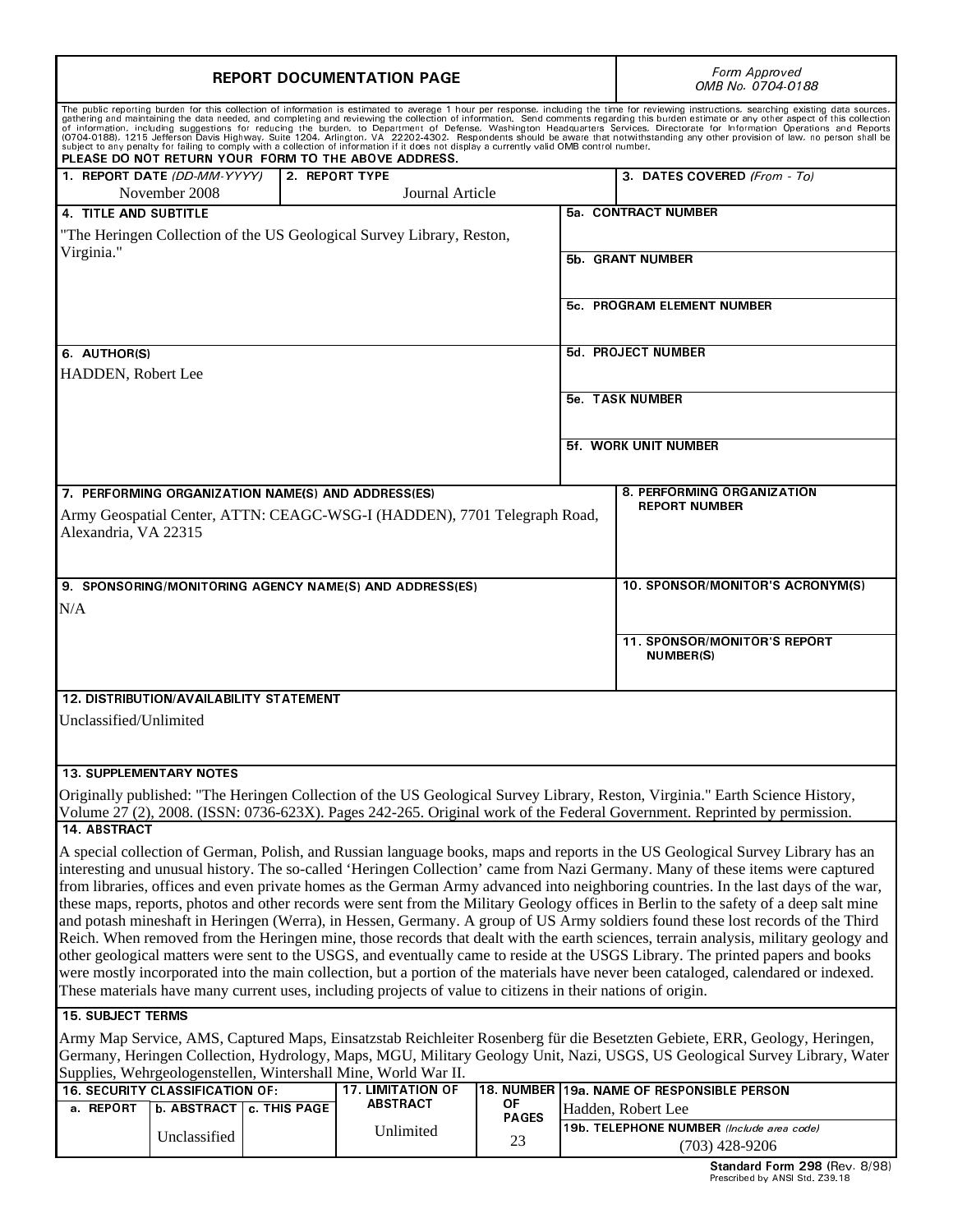# **INSTRUCTIONS FOR COMPLETING SF 298**

**1. REPORT DATE.** Full publication date, including day, month, if available. Must cite at least the year and be Year 2000 compliant, e.g. 30-06-1998; xx-06-1998: xx-xx-1998.

2. REPORT TYPE. State the type of report, such as final, technical, interim, memorandum, master's thesis, progress, quarterly, research, special, group study, etc.

**3. DATES COVERED.** Indicate the time during which the work was performed and the report was written, e.g., Jun 1997 - Jun 1998; 1-10 Jun 1996; May - Nov 1998; Nov 1998.

**4. TITLE.** Enter title and subtitle with volume number and part number, if applicable. On classified documents, enter the title classification in parentheses.

**5a. CONTRACT NUMBER.** Enter all contract numbers as they appear in the report, e.g. F33615-86-C-5169.

**5b. GRANT NUMBER.** Enter all grant numbers as they appear in the report, e.g.  $AFOSR-82-1234$ .

**5c. PROGRAM ELEMENT NUMBER.** Enter all program element numbers as they appear in the report, e.g. 61101A.

**5d. PROJECT NUMBER.** Enter all project numbers as they appear in the report, e.g.  $1F665702D1257$ ;  $ILIR.$ 

**5e. TASK NUMBER.** Enter all task numbers as they appear in the report, e.g.  $05$ ; RF0330201; T4112.

**5f. WORK UNIT NUMBER.** Enter all work unit numbers as they appear in the report, e.g.  $001$ ; AFAPL30480105.

6. **AUTHOR(S).** Enter name(s) of person(s) responsible for writing the report, performing the research, or credited with the content of the report. The form of entry is the last name, first name, middle initial, and additional qualifiers separated by commas, e.g. Smith, Richard, J, Jr.

**7. PERFORMING ORGANIZATION NAME(S) AND** ADDRESS(ES). Self-explanatory.

**8. PERFORMING ORGANIZATION REPORT NUMBER.** Enter all unique alphanumeric report numbers assigned by the performing organization, e.g. BRL-1234; AFWL-TR-85-4017-Vol-21-PT-2.

**9. SPONSORING/MONITORING AGENCY NAME(S) AND ADDRESS(ES).** Enter the name and address of the organization(s) financially responsible for and monitoring the work.

10. SPONSOR/MONITOR'S ACRONYM(S). Enter, if available, e.g. BRL, ARDEC, NADC.

11. SPONSOR/MONITOR'S REPORT NUMBER(S). Enter report number as assigned by the sponsoring/ monitoring agency, if available, e.g. BRL-TR-829; -215.

12. DISTRIBUTION/AVAILABILITY STATEMENT. Use agency-mandated availability statements to indicate the public availability or distribution limitations of the report. If additional limitations/ restrictions or special markings are indicated, follow agency authorization procedures, e.g. RD/FRD, PROPIN, ITAR, etc. Include copyright information.

13. SUPPLEMENTARY NOTES. Enter information not included elsewhere such as: prepared in cooperation with; translation of; report supersedes; old edition number, etc.

14. ABSTRACT. A brief (approximately 200 words) factual summary of the most significant information.

15. SUBJECT TERMS. Key words or phrases identifying major concepts in the report.

**16. SECURITY CLASSIFICATION.** Enter security classification in accordance with security classification regulations, e.g.  $U, C, S$ , etc. If this form contains classified information, stamp classification level on the top and bottom of this page.

17. LIMITATION OF ABSTRACT. This block must be completed to assign a distribution limitation to the abstract. Enter UU (Unclassified Unlimited) or SAR (Same as Report). An entry in this block is necessary if the abstract is to be limited.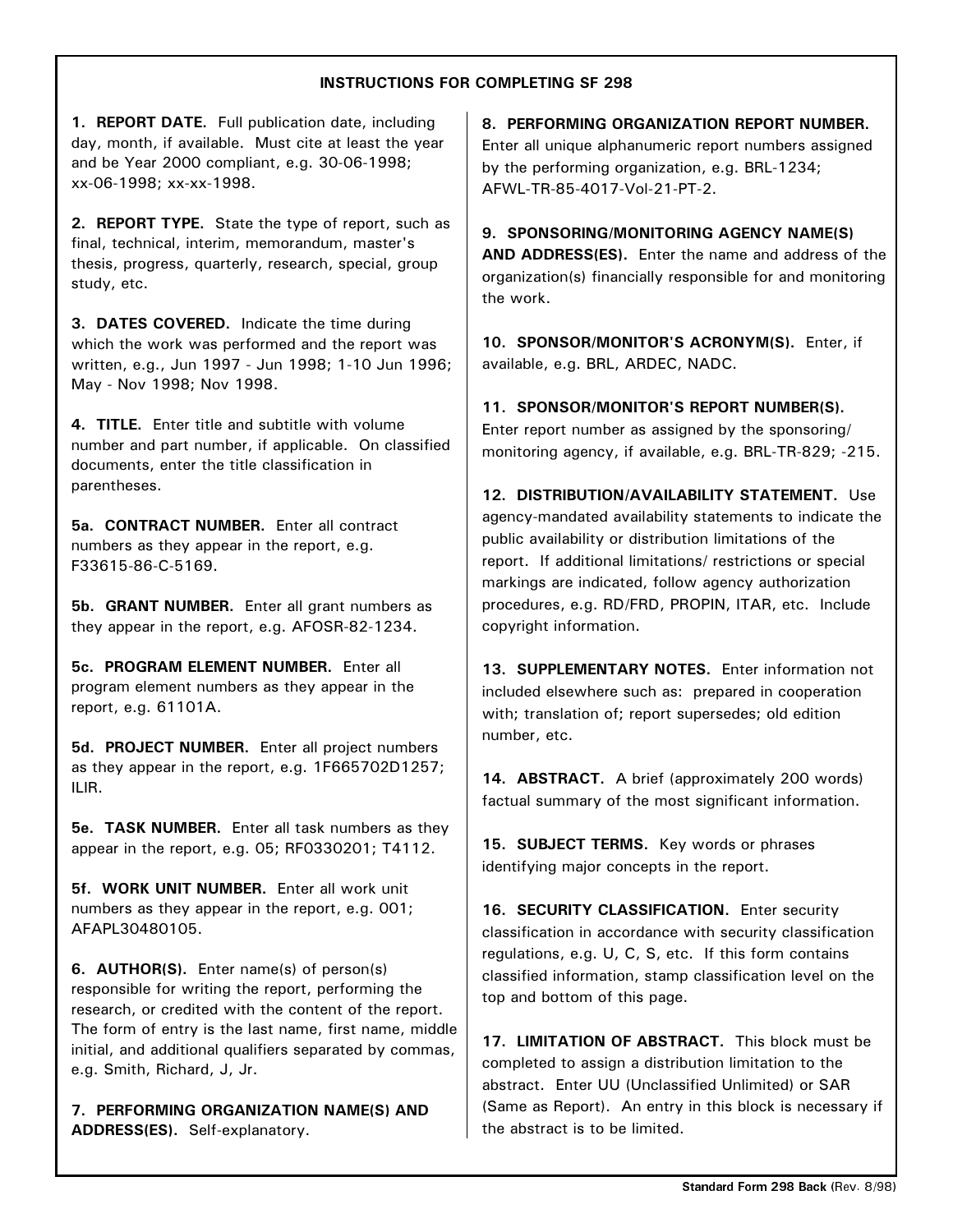Mark Monmonier has also written about the Russians' practice of placing deliberate disinformation on their printed maps: "Soviet cartographic disinformation affected all maps of urban areas. Detailed street maps of Moscow and other Soviet cities often failed to identify principal thoroughfares and usually omitted a scale, so that distances were difficult to estimate. Although local citizens were well aware of its presence, Soviet street maps of Moscow suppressed the imposing KGB building on Dzerzhinski Square, as well as other important buildings" (Monmonier 1996, p. 117).

This problem of falsified Russian maps was also mentioned in an article by the British financial journal, *The Economist*. Until the early 1990s, official Soviet maps were regularly and randomly falsified. Many maps were printed without latitude or longitude, and often they lacked a properly defined scale. Sensitive military bases were sometimes moved around on their maps, or left out altogether. For example, Nevel, a strategic railway junction in northwestern Russia, was shifted by several miles in each successive edition of the official Soviet Government's map of the region. In spite of this secrecy and paranoia, Western cartographers had accurate maps of the former Soviet Union from at least 1945, when the Allies captured Russian pre-war maps from the Germans near the end of World War II (Anon. 1992, p. 83).

Not all captured maps, however, were accurate or could be trusted. Sometimes the maps had been drawn incompetently, and sometimes information was deliberately false. There are a number of cases where captured maps led to problems for the Allies. In one case, the British Royal Air Force (RAF), used captured Italian maps to try to bomb an aircraft factory in Austria. This was a follow-up raid flown at night, after the Americans had previously bombed an ammunition plant during daylight. Either the American bombers were able to correct, by sight, the misleading information on their maps or the US Air Force used different maps from the British forces. Wellington bombers from 104 Squadron RAF based at Foggia in Italy made a night raid on the Messerschmitt factory at Steyr in Austria on 24 and 25 February 1944. Of the thirty-six Wellingtons that took off from Foggia, only two found the target. Other bombers, using captured Italian maps that were later found to be erroneous, were unable to navigate accurately through the mountains and six aircraft were lost in the Alps by flying into mountains where their captured maps indicated lesser heights.<sup>1</sup> In one account, an artist described the story to accompany a painting.

As another example of captured maps gone wrong, in 1944 twenty-five German POWs pulled off the largest and most spectacular escape from an American prison compound during the war by digging a 178-foot tunnel out of the US Navy's Papago Park Prisoner of War Camp in Arizona. All of the escaped soldiers eventually were captured, but some remained at large for more than a month. Among the last to be brought in were three soldiers who had based their audacious but ill-fated escape plans on a stolen highway map of Arizona, which showed the Gila River flowing into the Colorado River, which in turn led to Mexico. Devising a scheme to flee by water, they constructed a collapsible kayak under the noses of their captors, tested it in a makeshift pool within the prison compound, and then carried the boat out through their tunnel. Their plan was perfect—except for their stolen map. The Gila River, shown on the map as a healthy blue waterway, turned out to be little more than a dry rut with intermittent shallow pools of water (Harvey 2000, p. 154).

 <sup>1</sup> Steve Gibbs, "Encore". See: http://www.cranstonfinearts.co.uk/dhm2543.htm.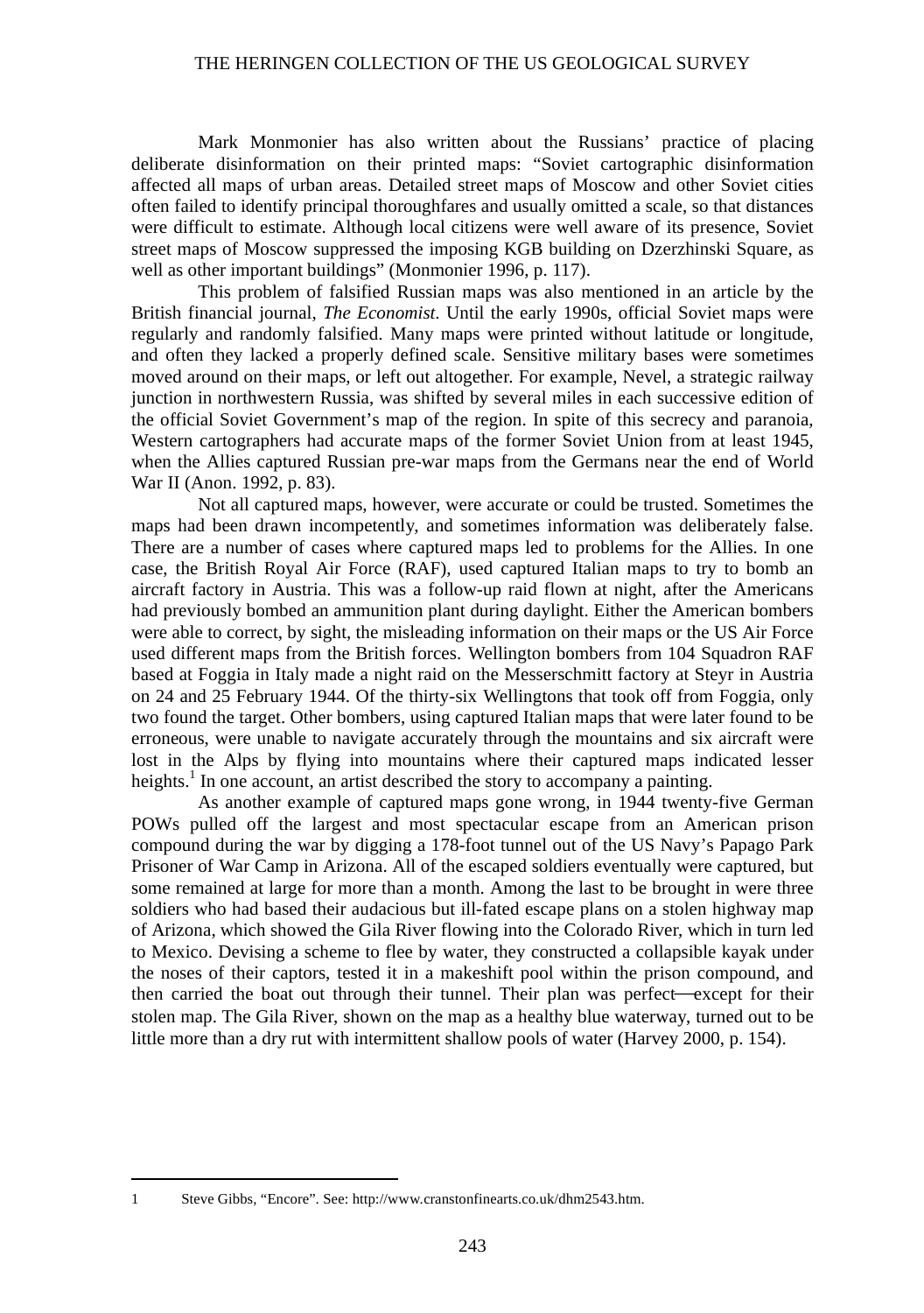# **3. GEOLOGIC MAPS: COLLECTING AND DESTROYING DATA USE**

Most of the maps drawn before the War, however, were considered sufficiently accurate. Especially prized were the geological maps. For several years before the War these were collected by the German Government—by special arrangements, scientific exchanges and purchases through map vendors. And during the War, geological texts, reports, and maps compiled before the hostilities began were collected by the German army staff.

The Heringen Collection came about as a result of three different policies on the part of the German Army. The first policy of looting occupied libraries was a product of the Nazi's concept of total war, which provided that enemies should be treated ruthlessly and that all their resources, both material and intellectual, would be used against them. Thus, libraries were to be looted for any financial or technical information of value, and any collections of little interest to the Third Reich were to be destroyed.

The second policy leading to the destruction of civilian libraries in wartime was a product of the Nazi Party's racist theories. Peoples considered to be inferior to the Aryan race were to be deprived of their libraries and all cultural and educational materials. Thus, deliberate policies of reducing library access to subject peoples, such as the Poles, were instigated. Non-Germanic historical or cultural collections were to be systematically destroyed.

The third policy came under the control of the armies and the military geologists, known as the *Wehrgeologenstellen* (Military Geology Units) (see Figure 1). Anything of use to these military geologists was to be captured and used by the advancing armies. For this forced acquisition, they would use military, civilian and slave labor to acquire, handle, and transport the documents. The Military Geology Units of World War II had developed from the smaller military geology support units of World War I.



*Figure 1. Photograph of the* Wehrgeologenstellen*, Unit #26, in Poland. USGS Library, Historian's Office.*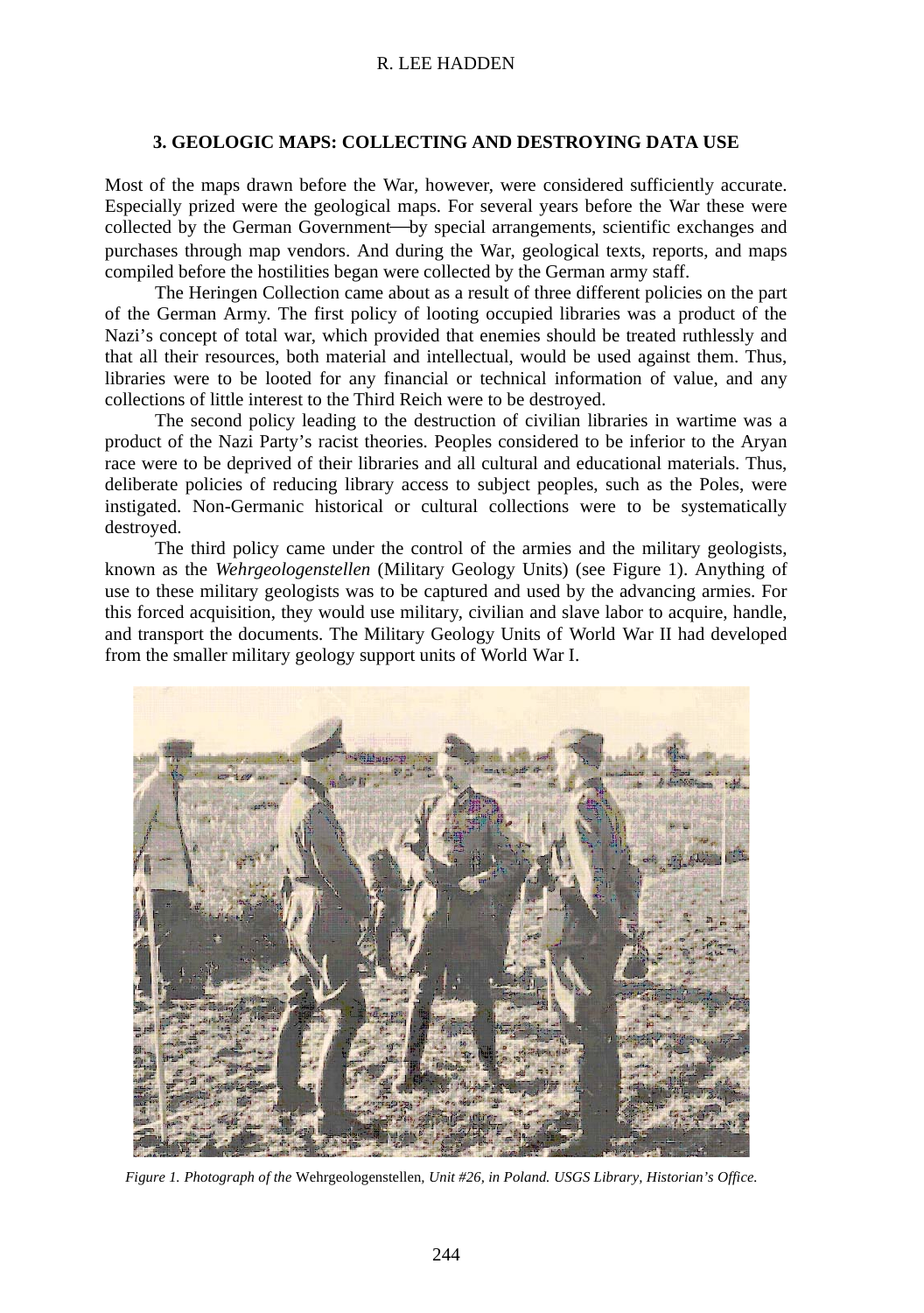One of the lessons learned by the German Army from World War I was the need for better geological advice and information for the general staff. In the 1914−1918 conflict, solid-earth entrenchments and breastworks dug during August became quagmires of mud by December. Water supplies were either contaminated or overused. Basic engineering for roads and transportation for the army, and topological and terrain studies, were lacking. Immediately after the end of World War I, the German Army instituted a massive study of the lessons to be learned from the conflict and planned to develop new operational doctrine for the army and the air force (Corum 1994, p. 18). Included in these studies were the roles of geologists and earth scientists to assist the military. So "[d]uring World War I, the Germans had 250 geologists working under the director of the Military Survey, or Vermessungabteilungen, in 29 different units. In 1918 these military geologists were transferred to the Engineer command" (Rose and Willig 2004, pp. 13−14).

During the reorganization of the German army during the 1930s, the *Wehrgeologenstellen* (Military Geology Units) were incorporated into the army staff, which eventually had more than 400 geologists. While many of these men in civilian life were employed by the national or state geological surveys, employees of mining firms or corporation, or were academics before the war, with the outbreak of hostilities they became, voluntarily or involuntarily, soldiers in the army.

The work these geologists did for the army headquarters staff was both strategic and tactical. In the main offices in Wannsee, a suburb of Berlin, they helped the general staff with planning the invasion and occupation of other countries. They gave advice and consulting support to the generals of each army. A report from 1946 concerning the German Military Geology unit stated that:

Captured intelligence documents clearly reveal that German geologists played a major role in the assembling of terrain and engineering intelligence for all levels of German planning. These intelligence reports provide comprehensive and explicit coverage of the effects of topography and ground condition upon military operations. In addition to having geologist[s] in staff positions at various levels the Germans organized geological units whose duties were to investigate special geological problems, to provide field consulting service, and to furnish the Staff with complete geological information. Some of these units even conducted geological surveys in areas where published data were inadequate for planning purposes (Hunt 1946, p. 100).

#### **4. INTELLECTUAL ISOLATION**

At the same time that the Germans were planning to invade their neighbors, the academic libraries in Germany were suffering from intellectual isolation. Academic libraries in Germany were placed under official censorship, especially in the subscriptions to foreign publications. Even in the neutral pure sciences, permission had to be obtained from the Gestapo to allow the purchase of foreign science journals. The British journal, *Nature*, for example, was forbidden due to its contemptuous remarks about German science" (Richards 1985, pp. 159, 170) (see Figure 2).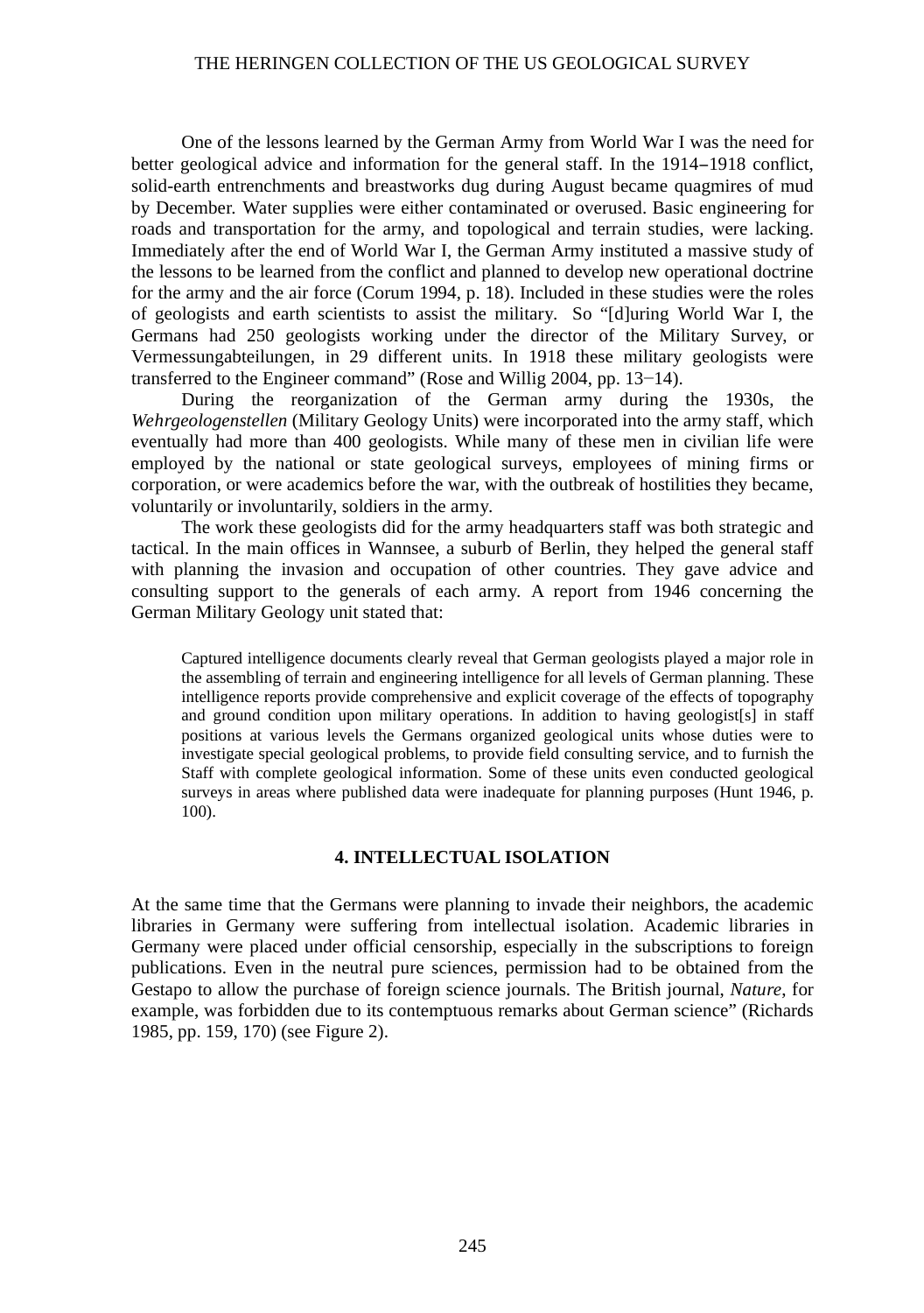

*Figure 2. Stamp of the Geography Institute, University of Köln. USGS Library.*

Samuel Abraham Goudsmit was a member of the US War Department Technical Mission to Germany after the war. He wrote about how this problem of isolation was repeated over and over in discussing German science under the Third Reich. The loss of interchanges of scientific information, and the consultation with other scientists, frequently hobbled German scientific achievements. The Nazi machine, so efficient in some ways, never seemed to learn how to make the most of the scientific talent it had. The anti-Semitic programs, which had been crippling German research (and nourishing that of the Allies) since 1933 was an even stronger factor. But there was something else—something that stifled even the best of the research minds left to work on war problems. This 'something else', was the isolation of German science. In the vacuum deliberately created by the Nazis, German scientists gradually lost touch with what the rest of the scientific world was thinking and doing. Lacking checks and balances in their own work, they compounded their errors and missed the openings through which they might have otherwise have achieved success (Goudsmit 1946, pp. 2176 and 2263).

As soon as the German Army began to advance outside its country's borders, however, this isolation changed as current scientific information from the occupied countries came under German control. Although still isolated, as Nazi areas of control increased, they were able to access scientific information held by the less-isolated libraries in the occupied countries (see Figure 3).



*Figure 3. Library stamp for a map taken from a French geological society. USGS Library*.

The acquisition of geological and hydrological data by the advancing armies was handled by several different military units. The geologists probably worked as guides and advisors, determining which materials should be seized and which could be ignored. The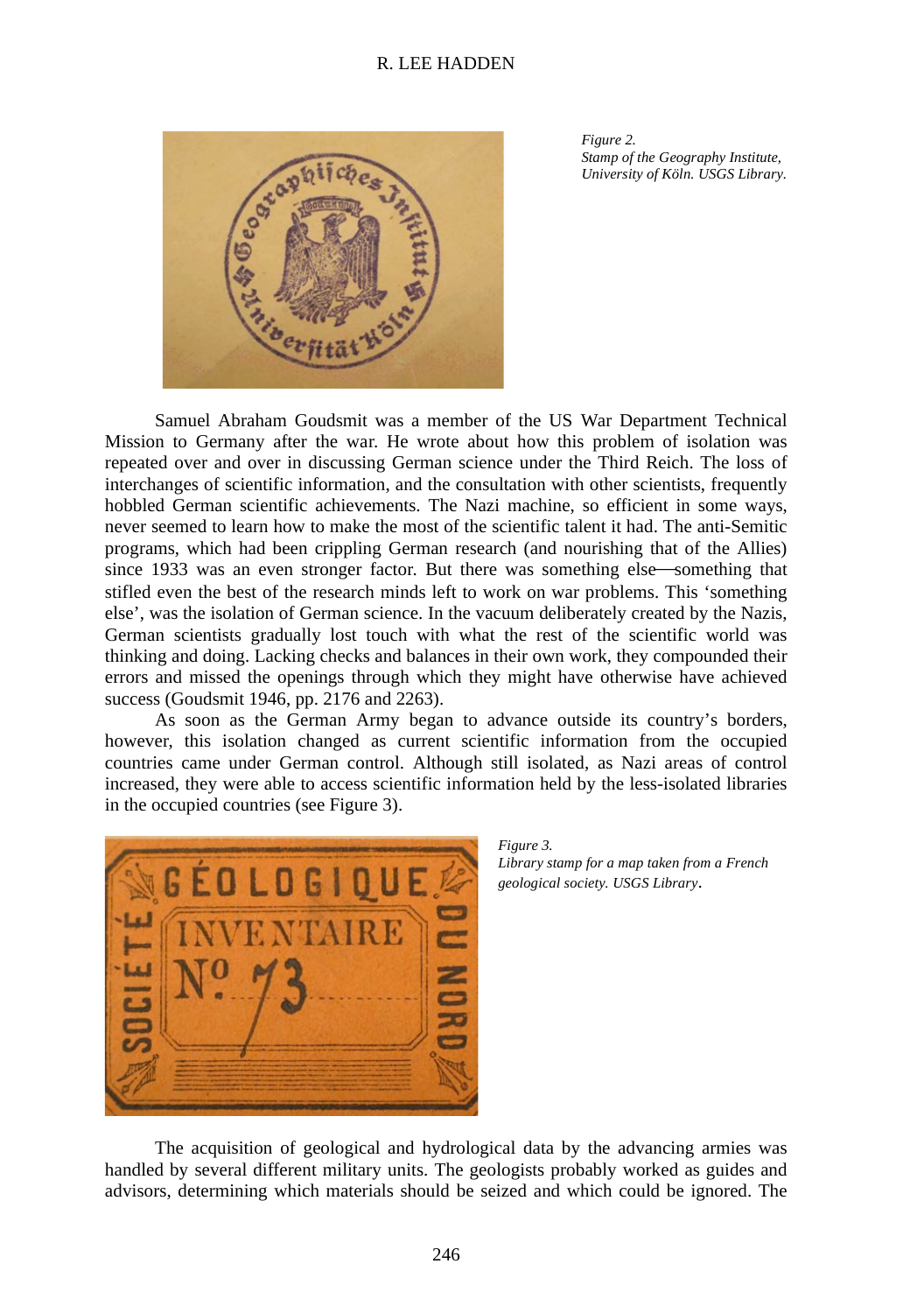military provided armed men to back up their decisions, and to intimidate and overwhelm library staffs.

In Western Europe, with the advancing German troops, were elements of the 'von Ribbentrop Battalion'. These men were responsible for entering private and institutional libraries in the occupied countries and removing any materials of interest to the Germans, especially items of scientific, technical or other informational value.

On the evening of 5 August 1941 . . . von Kunsberg informed us of Reich Minister of Foreign Affairs, Jaochim von Ribbentrop's<sup>2</sup> verbal order according to which all scientific institutions, libraries, palaces, et cetera, in Russia were to be thoroughly 'combed out' and everything of definite value was to be carried off.

The von Ribbentrop command responsibilities were later taken over by the *Einsatzstab Reichleiter Rosenberg*, also known as the ERR (Posté 1964, pp. 244−245).

Personal as well as public libraries were looted. As the German armies advanced into Holland and France, so many personal collections were looted that civilian sub-contractors were hired to transport and sort through all these books and other possessions, taken from more than 100,000 homes. The confiscated geology books, maps, dinosaur bones, and other items of interest or value ran into the millions from these two countries alone (Posté 1964, p. 238) (see Figure 4).



*Figure 4. Library stamp on a book taken from a public library. USGS Library.*

The German armies did not, however, locate all the book and scientific collections they desired. For after the Germans retreated from France, it was revealed that the French Academy of Sciences had created a secret repository of scientific materials, including a hundred boxes of records of the French chemist Antoine Lavoisier and sixty cases of rare mineral specimens. They were held in the *Chateau du Roy* at Journet, near Vienne, on the Rhône River about thirty kilometres south of Lyon, where the Gestapo and the ERR failed to find them (Rorimer 1950, pp. 66−67).

'Racial cleansing' was not limited to Jewish materials, but also to other ethnic minorities and to Slavic language works, since the Nazis intended to limit the cultural resources of races and languages. As a result, while national libraries in Western Europe were respected to some extent by the puppet governments, Russian and Polish language library collections in France were confiscated or destroyed. Anything thought not to be of value to the invaders was destroyed. Many public libraries were burned. "We hear about *auto-da-fé* [meaning here, "book bonfires"] in Orel, Kerch, Stravropol, Kharkov and in other cities; small regional libraries weren't spared" (Stubbings 1993, pp. 435−436).

Personal theft by the occupiers was also rampant. Officers and men often took whatever they pleased, backed up by the rifles and dogs of their troops and the more highly placed military and civilian officers did much as they pleased. Rationalization of the reasons for stealing the books, art, and other items could sometimes be inconsistent. Some

 2 Joachim von Ribbentrop (1893−1946) was the Nazi Foreign Minister from 1939−1945. Found guilty of war crimes, he was hanged on October 16, 1946.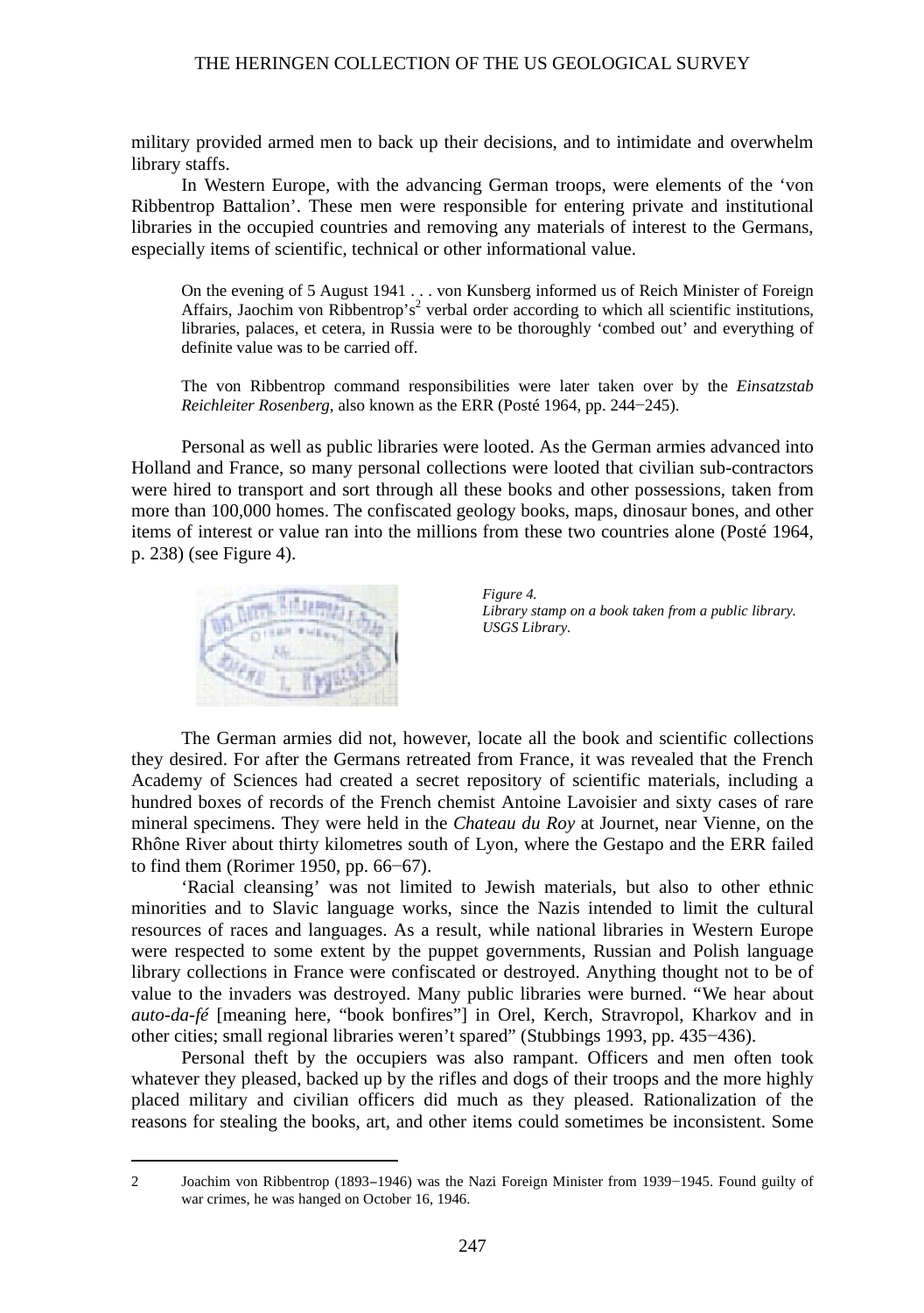generals saw the thefts as the confiscation of enemy weapons, in that maps were could be viewed as 'weapons of war'. Alfred Rosenberg, however, spoke of preserving the materials in a large library devoted to Jewish literature, to be opened after all the Jews had been eliminated from Europe (Nicholas 1997, pp. 291−295) (see Figure 5).



*Figure 5. Annotations in a book taken from a geologist's personal library. USGS Library.*

Hermann Göring also spoke of his personal art collection and his rationalization for stealing art to a psychiatrist after the war:

I'm glad you asked that question, because it is something I had little opportunity to answer comprehensively in court. They tried to paint a picture of me as a looter of art treasures. In the first place, during a war everybody loots a little bit. However, none of my so-called looting was illegal. I may have paid a small price—smaller than the articles were worth—for things, but I always paid for them or they were delivered to me by official channels through the Hermann Göring Division, which, together with the Rosenberg Commission [ERR], supplied me with my art collection . . . I love art for art's sake and as I have said, my personality demanded that I be surrounded by the best specimens of the world's art (Gellately 2004, pp. 128−129).



*Figures 6a and 6b. Property stamps of a geological society map, stolen by the Germans. USGS Library.*

Alfred Rosenberg commanded the so-called *Einsatzstab Reichleiter Rosenberg*  [ERR] *für die Besetzten Gebiete*, which was responsible for collecting art, books, and cultural objects from invaded countries, and also transferred their captured library collections back to Berlin during the retreat from Russia. "In their search for 'research materials' ERR teams and the Wehrmacht visited 375 archival institutions, 402 museums, 531 institutes, and 957 libraries in Eastern Europe alone" (Posté 1964, p. 247). The ERR also operated in the early days of the blitzkrieg of the Low Countries. This caused some confusion about authority, priority, and the chain of command among the German Army, the von Rippentropp Battalion, the Gestapo, as a result of personal looting among the Army officers and troops (Posté 1964, p. 250) (see Figures 6a and 6b above).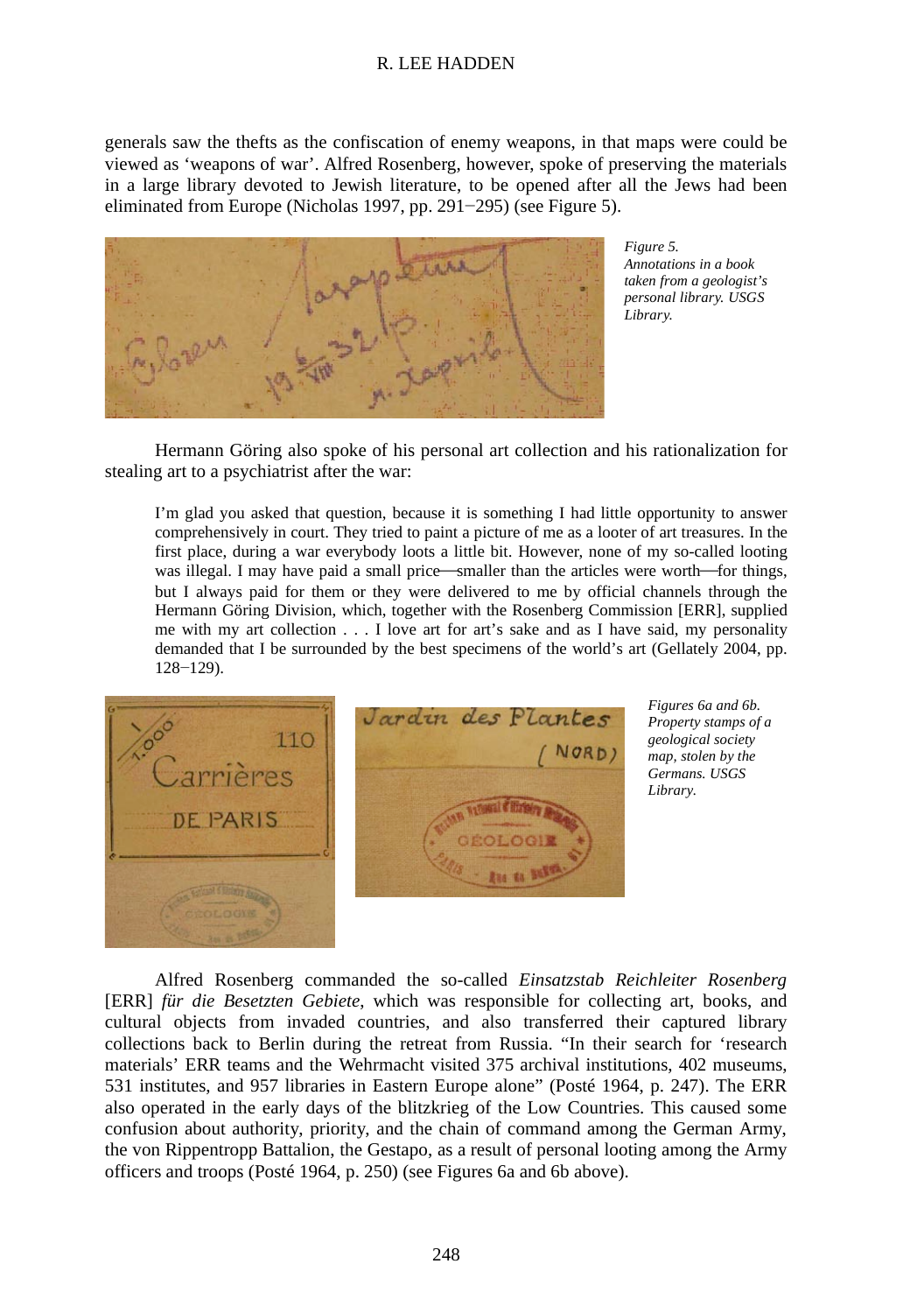These ERR teams were, however, very effective. One account estimates that from the Soviet Union alone: "one hundred thousand geographical maps were taken on ideological grounds, for academic research, as means for political, geographical and economic information on Soviet cities and regions, or as collector's items" (Simpson 1999, p. xx).

In a note of Vyacheslav Mikhailovich Molotov, the People's Commissar for Foreign Affairs, dated 27 April, 1942, presented before the International Military Tribunal, it was recorded that the Germans burned the library of 40,000 volumes belonging to one of the oldest agricultural libraries in the U.S.S.R., the Shatilov selection station in the Orel district. Also submitted to the Tribunal was the statement that:

There was no limit to the desecration of the Hitlerite vandals of the monuments and homes representing Ukrainian history, culture and art. Suffice to mention, as an example of the constant attempts to humiliate the national dignity of the Ukrainian people, that after plundering the Korolenko Library in Kharkov, the occupiers used the books as paving stones for the muddy street in order to facilitate the passage of motor vehicles (Posté 1964, pp. 240−241).

Alfred Rosenberg (1893−1946) was an early member of the Nazi Party, and editor of its party newspaper. Hitler appointed him Minister of Occupied Territories in 1941. Captured at the end of the war, Rosenberg did not long outlive the demise of his anti-Semitic Institute and his looting organization. He was found guilty of war crimes by the Nuremburg War Crimes Tribunal, sentenced to death, and executed on 16 October 1946 (Collins and Rothfeder 1984, p. 34).



*Figure 7. Chart showing the culling of scientific literature from occupied countries by the ERR. National Archives and Records Administration.*

When the books and maps were acquired in each town, the *Wehrgeologenstellen* units began sorting the materials into different piles, in a manner similar to dealing the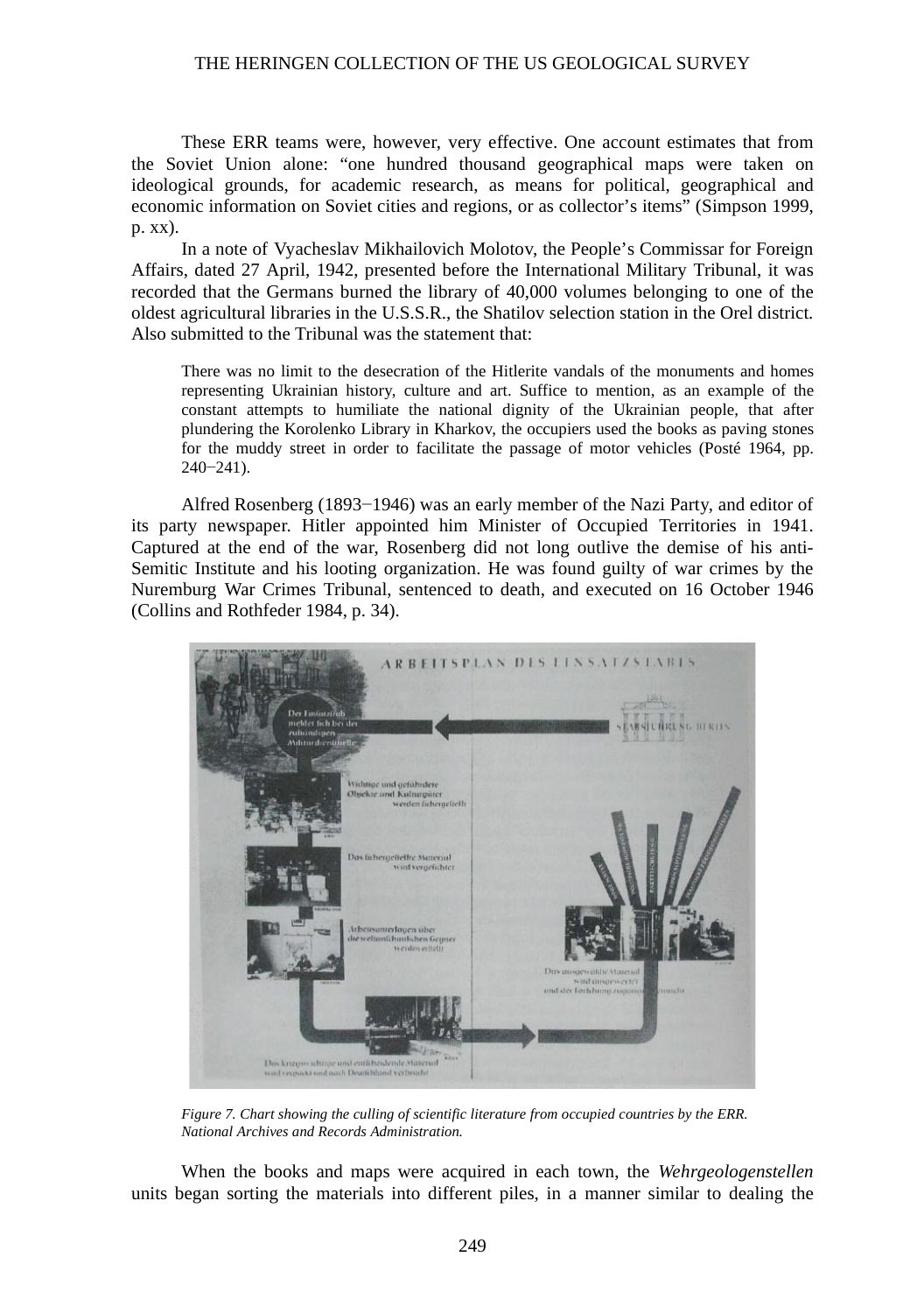cards out for a hand of poker. Those items of a local nature, to be used for the present actions, were put in one pile for immediate reading and problem solving. Items relating to the next country to be invaded were put into another pile for future planning and evaluation. Items on other countries, or ones thought to be of strategic value, were sent back to the library of the main geology offices in Wannsee, a suburb of Berlin. Items thought to be of no immediate or future interest were abandoned or destroyed. For the arrangements, see Figure 7 above.

# **5. THE BATTLE TURNED**

Early in 1944, the Allies began the systematic bombing of Berlin. During the first two months of that year, it was realised that major destruction of libraries and cultural institutions would result, and there was little the Germans could do to stop the air raids. It was therefore proposed to Hitler that the books of the major libraries, and the art collections of the major museums, should be removed from the capital and other major cities and hidden in deep mine shafts and underground bunkers. Hitler only partly agreed to this recommendation. While it was expedient to remove the books and archival materials, the German citizens would get anxious if the art works were also removed from the museums. The removal of the art collections would be seen as a kind of defeatism. The solution was to remove the books, but leave the art in the museums. Within the year, however, the art collections were also taken to safety outside Berlin. Indeed, so many academic and research institutions were targeted by the Allied air raids throughout the country that only the Central Library of the German Museum in Munich was spared extensive destruction (Stubbings 1993, p. 386) (see Figures 8a and 8b).



The order was given for the major libraries to evacuate their collections to safer locations throughout the Reich. "[Underground] repositories frequently contained materials from more than one source. Data on repositories used for the protection of paintings, library books, and archives, as well as miscellaneous cultural materials never were analyzed to show the number of repositories used for the protection of items in each of these categories. It is known, however, that approximately 1,400 repositories were located in the US Zone of Occupation alone" (Posté 1964, p. 175). A salt and potash mine in Heringen was selected to house the Wehrmacht's Military Geology Library, the Patent Office (*Reichpatentamt*) collection, and various smaller civilian and military collections.

### **6. STORAGE**

Most of the materials placed in the Heringen mine came from two different government offices: the *Reichpatentamt* and the *Wehrmacht*. The Patent Library contained 200,000 titles and books in series, with 320,000 individual volumes. It was sequestered in the mine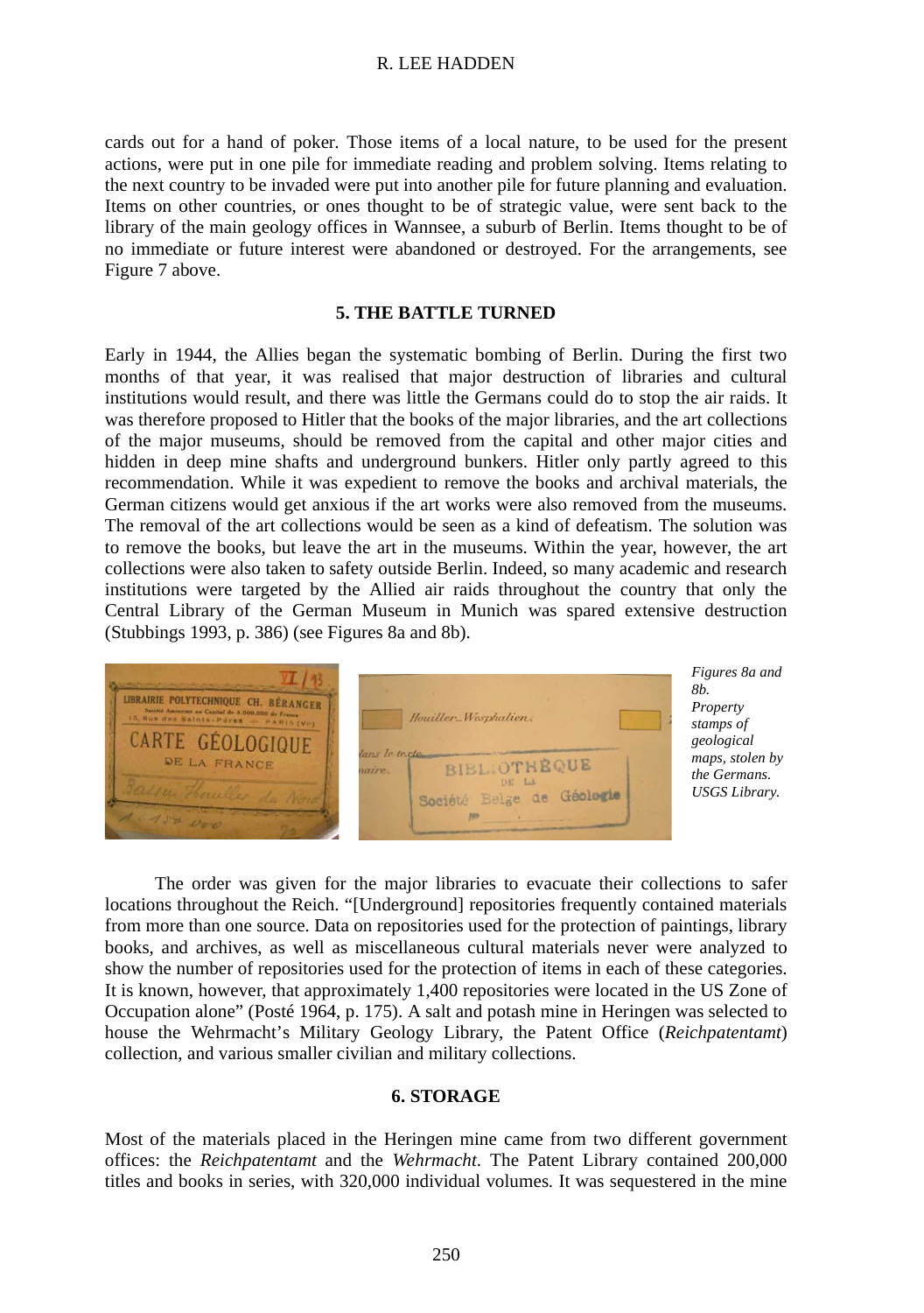from January 1944 through March 1944 (see Figure 9) and was transported to Munich in October 1949. The *Wehrmacht* collection contained books, atlases, and instruments for military geology. Also, it may have contained the secret files of the German 'V-Weapons'. According to one source, the *Wehrmacht* materials were disposed shortly before or after the incursion of the Americans on 1 April, 1945. The items were partly burned and the remnants confiscated by the American forces.<sup>3</sup>



*Figure 9. Books and documents from German libraries stored in mines to escape bombing. Courtesy of the National Archives and Records Administration. "Data Mining" indeed! NARA.*

The Wintsershall mine in Heringen was selected for these books and maps. Three main reasons can be suggested. First, the operation of the mine had come to a standstill because of the War: it was shut down though the buildings on the surface were still being used as a school for trainee miners.<sup>4</sup> Not only were the miners sent away to the armies but there was little rail transportation and rolling stock available for moving the products of the mine to their customers. What railroad stock was left in Germany was used almost entirely for government and military transportation.

Second, the mine was relatively undamaged, and available for use. The potash mines of Germany were not damaged seriously during the war, either by bombing or Allied attacks. The principal damage to the mines was due to vandalism of 'displaced persons' or former slave laborers (East 1947, p. 14). Also, the mines were deep (about 750 meters) and

 <sup>3</sup> Unveröffentliche Archivquellen aus den Beständen des Werra-Kalibergbau-Museums Heringen.

<sup>4</sup> "The Mining and Refining of Potash in the American and British Zones of Germany: Part II." 1947, 87−90. The mine was visited on 19−20th August, 1946.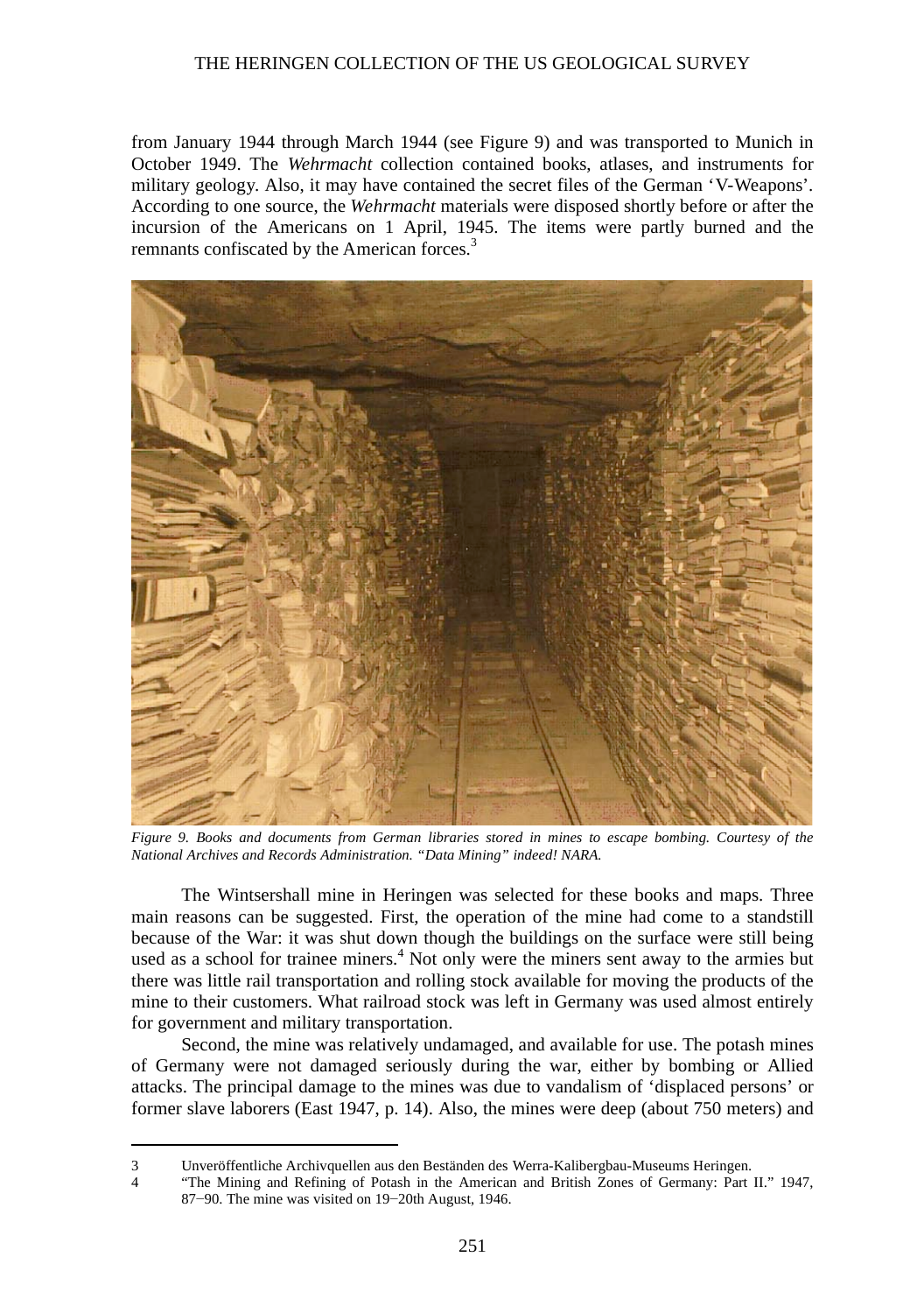because of their depth, there was little danger from Allied bombs, and if the mine tunnels or shafts collapsed due to bombing, the contents could probably be restored in a reasonable amount of time. <sup>5</sup>

Third, the mine was dry. While the mine was unsuitable for manufacturing because of the heavy corrosion of exposed metal by the salt, it was dry enough for storing papers. Under normal conditions, the potash beds are entirely devoid of water. Because the mines were relatively dry they provided an excellent site for storage of paper materials, except for small amounts of leakage through the lining of the shaft where it penetrated a water-bearing zone (Rice 1927, p. 62).

There are a number of mines in the area. The Wintershall potash operation was based in the northwestern part of the Werra−Fulda potash basin, about 60km south-west of Kassel. The Grimberg (Wintershall) and Heringen mine shafts were located on either side of the River Werra at Heringen itself (British Sulphur Corporation, 1966, p. 118).

The books, maps and materials were stored in the mine to protect them from the fire bombing of the larger German cities. Interestingly enough, before war was declared, the output of the mine was also used for the manufacture of incendiary bombs, using the magnesium found along with the potash. Indeed, it was expected that the mine operations would be expanded because of the war demands.

The growth of the Magnesium Industry under the Four Year Plan 1936−1939 . . . . The many efforts which have been described proved successful. By 1938, in spite of the fact that the many large Wehrmacht orders were nearing completion, particularly for the incendiary bombs, production was not only kept up but, over and above that, the Stassfurt plant, until now idle, with production facilities for 4,200 tons per year, was put into operation at the end of 1938. Included in the development of magnesium production for 1933 to 1935 was the planning of the expansion in case of mobilization. The plants built in Aken, Stassfurt, and Heringen were therefore planned in such a way that they could be expanded at any time.<sup>6</sup>

By 1944, competing requirements for the war in labor and new railroad construction reduced the mine's priority, so the mining and transportation activities could not be maintained.

The military geology books and materials were sent to Heringen by rail, and the mayor of the town was instructed to arrange for a work crew to help with the unloading and storage of the books.<sup>7</sup>

[Dr] Rudolph<sup>8</sup> stated: There are records of the Geological Institute in the mine. Everything about the storing of records was so secret we don't know of other places than Wintershall. We only know of the State Library which was supposed to come here and was transferred to Hatdorf. . . . The archives may deteriorate in the mines but there is no danger from water but from salt dust. We checked the air in these mines and it was found to be too warm so some

 <sup>5</sup> "The Mining and Refining of Potash in the American and British Zones of Germany: Part II" 1947, 87−90.

<sup>6</sup> Nurenburg Military Tribunal. Volume VII, 980. See the website, accessed on August 17, 2005: http://www.mazal.org/archive/nmt/07/NMT07-T0980.htm

<sup>7</sup> "G-4 Functions in ETOUSA Operations−Merkers-Herringen [sic]-Frankfurt Areas in Germany 9 April to 22 April 1945" File 105, Special Report on Discovery and Disposition of German Gold, Numeric-Subject Operations File 1943−July 1945, Historical Section, Information Branch, General Staff, G-5 Division, SHAEF, Records of Allied Operational and Occupation Headquarters, World War II, RG 331, National Archives at College Park, MD. Appendix VI.

<sup>8</sup> Dr Rudolph "I am the director of the main Wintershall office, formerly in Kassel and now in Dorndorf. I am familiar with all the mines".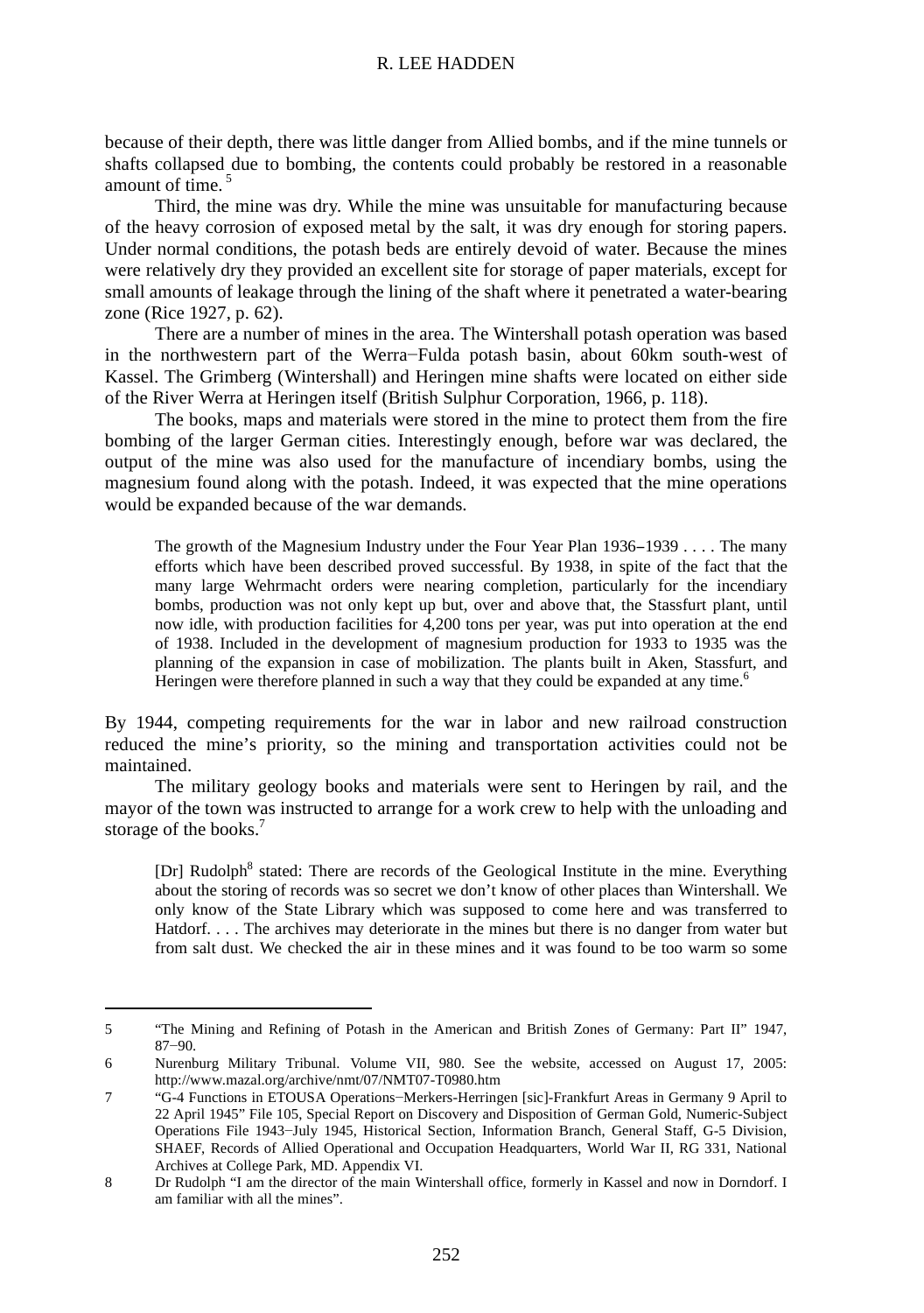paintings were not stored here. I did not hear of any other place where treasures or paintings were stored other than the Wintershall mine.<sup>9</sup>

One account claims that the Wintershall mine was booby-trapped so that it would blow up if the doors were opened incorrectly. This would have been be in compliance of Hitler's orders that the resources of the Reich were to be destroyed rather than be turned against the German people but the explosives in the mine were probably for civilian use. (Some cylinders of liquid oxygen were, however, found at the mine.) Any electrical detonation devices and wire probably could not have withstood the corrosive nature of the salt mine for over a year, and may have failed due to metal corrosion, corroded electrical contacts, or for other reasons (Lamont, Goldsmidt and Merlub-Sobel 1946, pp. 7−8). Whether the mine was booby-trapped or not, the American soldiers were later able to penetrate and explore the mine with little hindrance.

Whatever the reasons for choosing the mine, the Patent Office and Military Geology libraries were placed in the mine, the doors were locked and sealed, and there the documents remained in the dark, untouched and unused, for over a year.

# **7. LIBERATION**

Early in 1945, the Allies began to invade the German homeland. By the time the US Army units reached Heringen, there were constant small actions as disorganized members of the Germany army, the SS, the Hitler Youth, and other groups tried to oppose the American advance. When the American soldiers reached Heringen, they met a small band of *Waffen SS* and other troops. The SS troops were ordered not to surrender, but to fight to the last. As the Americans and Germans exchanged gunfire, a slow freight train passed between the two groups. One account says that an American soldier threw a grenade in an open boxcar of the train as it passed. What he didn't know was that the train was a military freight train filled with ammunition, and it exploded and burned near the Wintershall mine. The explosion was caught on film from across the river by the fourteen year old son of the mine's chemist, Dick Reinhard.<sup>10</sup>

Various American groups have described the advance through this mining section of Germany. For example:

[T]he 90<sup>th</sup> Division . . . reached the Werra River on April  $2<sup>nd</sup>$  (1945), crossed immediately, and discovered that there, in a last desperate effort, the enemy had erected a line beyond which the Americans were not to advance. Ignorant of the German determination to hold at all costs, however, the  $90<sup>th</sup>$  advanced, smashed the line, and moved forward. Vacha was taken despite stiff opposition, as were Dippach, Oberzella and Merkers. One regiment was detailed to guard the treasure at Merkers, and the rest of the Division pushed ahead. All roads were lined with liberated slave laborers, some walking aimlessly, becoming slowly accustomed to their freedom, some walking determinedly, burdened by huge packs, with their eyes firmly fixed on the road leading to home. Allied prisoners of war were liberated in increasingly large numbers: American, British, French and Russians. The German Army was dissolving into a hodge-podge of Volksturm, Hitler Youth, highly disorganized veterans and a few SS soldiers.

<sup>9 &</sup>quot;G-4 Functions in ETOUSA Operations—Merkers-Herringen [sic]-Frankfurt Areas in Germany 9 April to 22 April 1945", File 105, Special Report on Discovery and Disposition of German Gold, Numeric-Subject Operations File 1943−July 1945, Historical Section, Information Branch, General Staff, G-5 Division, SHAEF, Records of Allied Operational and Occupation Headquarters, World War II, RG 331, National Archives at College Park, MD, Appendix VI, p. 5.

<sup>10</sup> H. Richard Reinhardt came to the US after the war, joined the US Army, and served in Korea.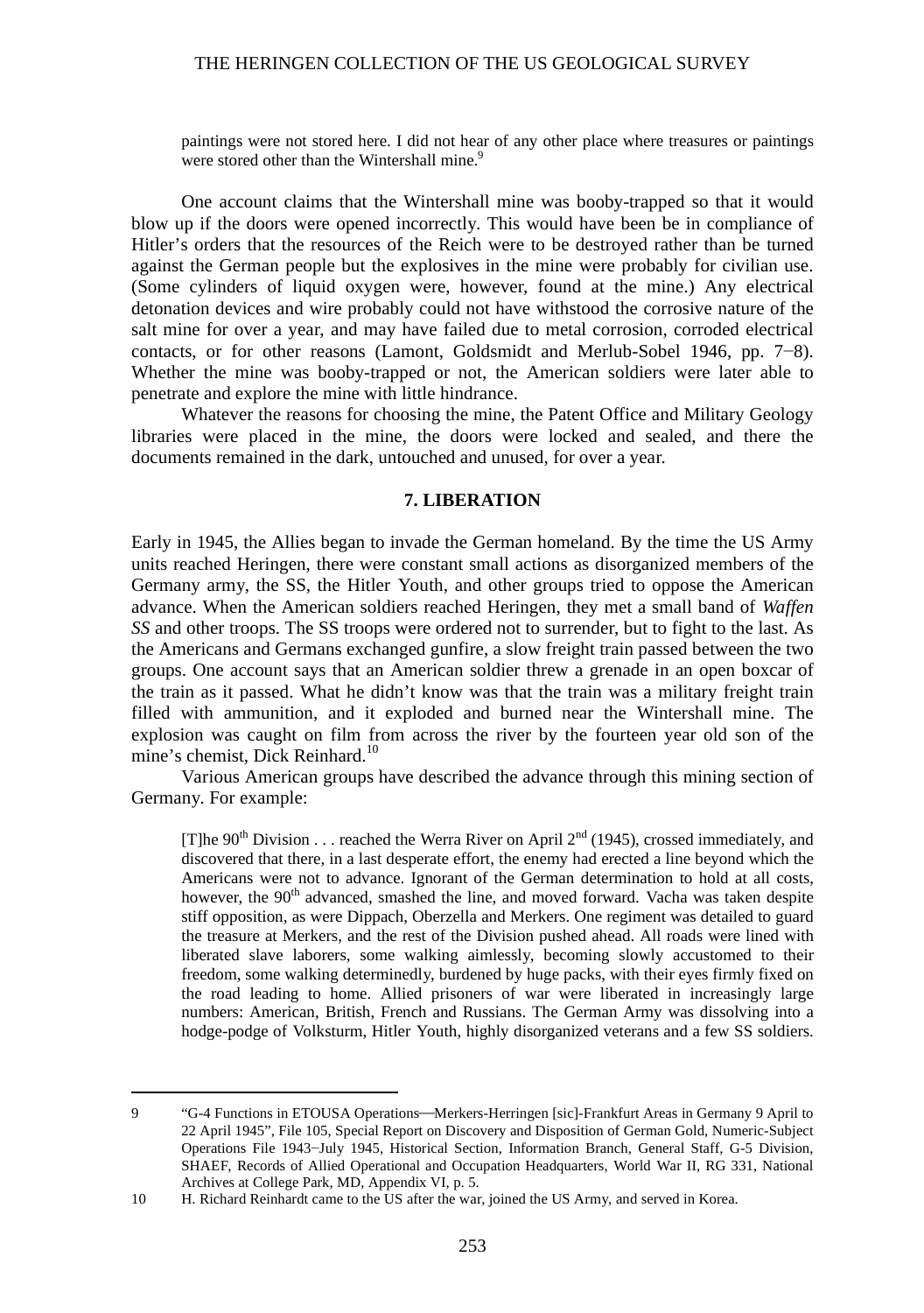As usual, resistance was encountered at only infrequent intervals, and as usual, it was quickly overwhelmed (Anon. 90<sup>th</sup> Infantry Division, 1946, pp. 78–79).

As the armies advanced into Germany, they found large caches of art, gold, and documents hidden in mines and underground facilities. With each Army group were assigned special teams, looking for commercial and scientific data. The Counter-Intelligence Office wrote out explicit instructions:

In forward combat areas  $\dots$ . [f]oremost among these targets will be  $\dots$  buildings  $\dots$  and installations known or suspected to contain documents of Counter-Intelligence value. . . . The seizure of enemy documents which may contain information of Counter-Intelligence value is a primary Counter-Intelligence function. Often, however, such documents will contain information of value to combat intelligence, or documents desired by documents sections will be found with documents of Counter-Intelligence value. In such cases, Counter-Intelligence personnel will cooperate with and assist document sections and combat intelligence staffs in the procurement of material (Anon., SHAEF 1945, pp. 10−12).

Other teams known as T (Target) Forces were sent in to locate scientific information.

Some were composed of scientists in uniform whose mission was to comb German plants and laboratories for scientific and industrial secrets on anything from plastics to shipbuilding, Vweapons to poison gas, synthetic oil, supersonic wind tunnels, and patents of research and development projects likely to be of value to the world in general and to the Allies in particular (Sayer and Botting 1984, pp. 67−68).

Other teams were sent out by other agencies: "April 21 [1945]—In the last half of April, with German armies collapsing, Allied technical teams moved into Germany to capture German scientists, documents, and equipment. A team of nuclear scientists from the United States, operating under the code name  $\widehat{ALSOS}$ ,<sup>11</sup> had already captured almost  $1,000$ tons of uranium and equipment". 12

Library collections, Nazi archives, art, and other items were placed under the control of the Monuments, Fine Arts and Archives Program (MFA&A) of the US Army, whose charge was quite different from the ERR. Their postwar objectives and orders read:

To protect, preserve and control all cultural structures, objects, archives, books and documents and to secure them so far as practical from deterioration as a result of war and military occupations; to make cultural materials in Germany, of whatever ownership, available for restitution or replacement in kind as directed by the Office of Military government for Germany (US); and to charge German civilian agencies concerned with cultural structure and materials with their administration and upkeep as rapidly as is consistent with the achievement of objectives of Military Government (Military Government Regulations, 1945, pp. 18–101; also in Posté 1964, p. 221).

Members of another team, the Joint Intelligence Objectives Agency (JOIA), were the ones who actually discovered and opened the Wintershall mine. It was given direct

 <sup>11</sup> Unlike many other Army names and team designations, this is not an acronym. It is the Greek word for a 'grove of trees', ironically, and perhaps, facetiously named after Major General Leslie R. Groves, head of the US atomic bomb project. See: "Nazi's Atomic Secrets", *Life*, 23 October 1947, 123.

<sup>12 &</sup>quot;Engineers in World War II-1945", *Bridge to the Past* No. 2, January 1995. See: http://www.hq.usace.army.mil/history/bridge2.htm.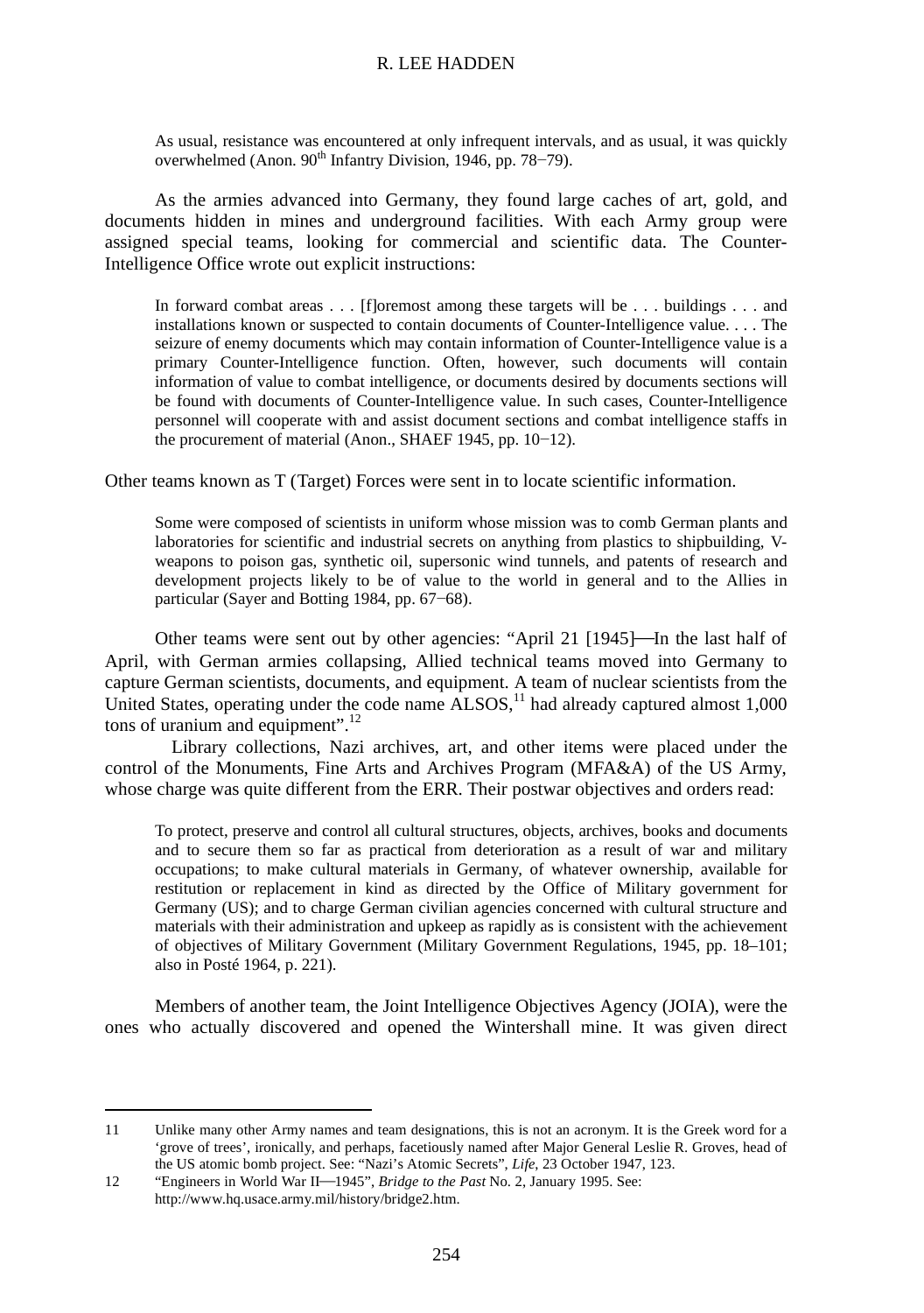responsibility for operating the foreign scientist program (initially code-named 'Overcast' and subsequently 'Paperclip'). The unit was disbanded in  $1962<sup>13</sup>$ 

Their account of the opening of the Wintershall mine in Heringen was told by one of the JOIA members shortly after the war. He mentions the bottles of liquid oxygen placed on top of the documents, which indicate they may have been sabotaged with the commercial explosives, which somehow did not ignite.<sup>14</sup> (Harclerode and Pittaway 2000, p. 100) Perhaps the wires or ignition system had corroded with all the salt in the mine. One two man search team found the mine and backed up to the doors of the mine, they flipped a coin to see who would drive the jeep, and after the loser of the toss tying a tow rope to the mine doors, he stepped on the gas and pulled the doors off.

The collection [of all captured German scientific documents] is today chiefly in three places: Wright Field (Ohio), the Library of Congress, and the Department of Commerce. Wright Field is working from a document "mother lode" of fifteen hundred tons. In Washington, the Office of Technical Services (which has absorbed the Office of the Publication Board, the government agency originally set up to handle the collection) reports that tens of thousands of tons of material are involved. It is estimated that over a million separate items must be handled, and that they are, very likely, practically all the scientific, industrial and military secrets of Nazi Germany (Walker 1946, pp. 329 *et seq.).*

One American soldier recalled the evacuation of the patent and geological materials from the Wintershall mine.

The delivery and safekeeping of the works of art provided for, Col. Morris next turned his attention to the other valuable materials which the Americans had found in mines near Merkers. Perhaps the most important of these items were the German patent records, all of which had been stored in a salt mine near Heringen. Morris discussed the patents matter with his superior, Gen. Crawford, and they decided that the patents should be removed to a secure location immediately. . . . By 7 am on April 21 it had become obvious that the loading operations was being delayed by slow-moving mine equipment. Moreover, Col. Morris discovered that the bulk of the 400 tons of volumes in the mine consisted merely of reference material, periodicals and older patent records of other countries. For those reasons, Morris decided to limit the shipment to German Patent, German patent applications, German patent abstracts, and other important records. . . . The only other items removed from the Heringen Mine consisted of 42 high quality microscopes. These, like the patent records, were taken to Frankfurt (Busterud 2001, pp. 152–154).

Evidently, this officer did not know that the geological materials were part of the haul from the mine, and were included with the patent records. They were not separated at the time.

The original collecting point in 1945 was the Rothschild Library in Frankfurt, but the overwhelming numbers required them to find a new location in the I. G. Farben building in Offenbach. This five-story building was soon renamed the Offenbach Archival Depot (Stubbings 1993, p. 397; Posté 1964, pp. 226−227).

 $\overline{a}$ 

<sup>13</sup> US National Archives. Records of the Office of the Secretary of Defense, Record Group 330, Office of Research and Engineering, Joint Intelligence Objectives Agency. See their site, accessed on 17 August, 2005: http://www.archives.gov/iwg/declassified-records/rg-330-defense-secretary/.

<sup>14</sup> Hitler had issued an order in October 1943 that all historic buildings, works of art, etc., whether legally or illegally obtained, should be destroyed rather than fall into the hands of Germany's enemies and used against the Reich.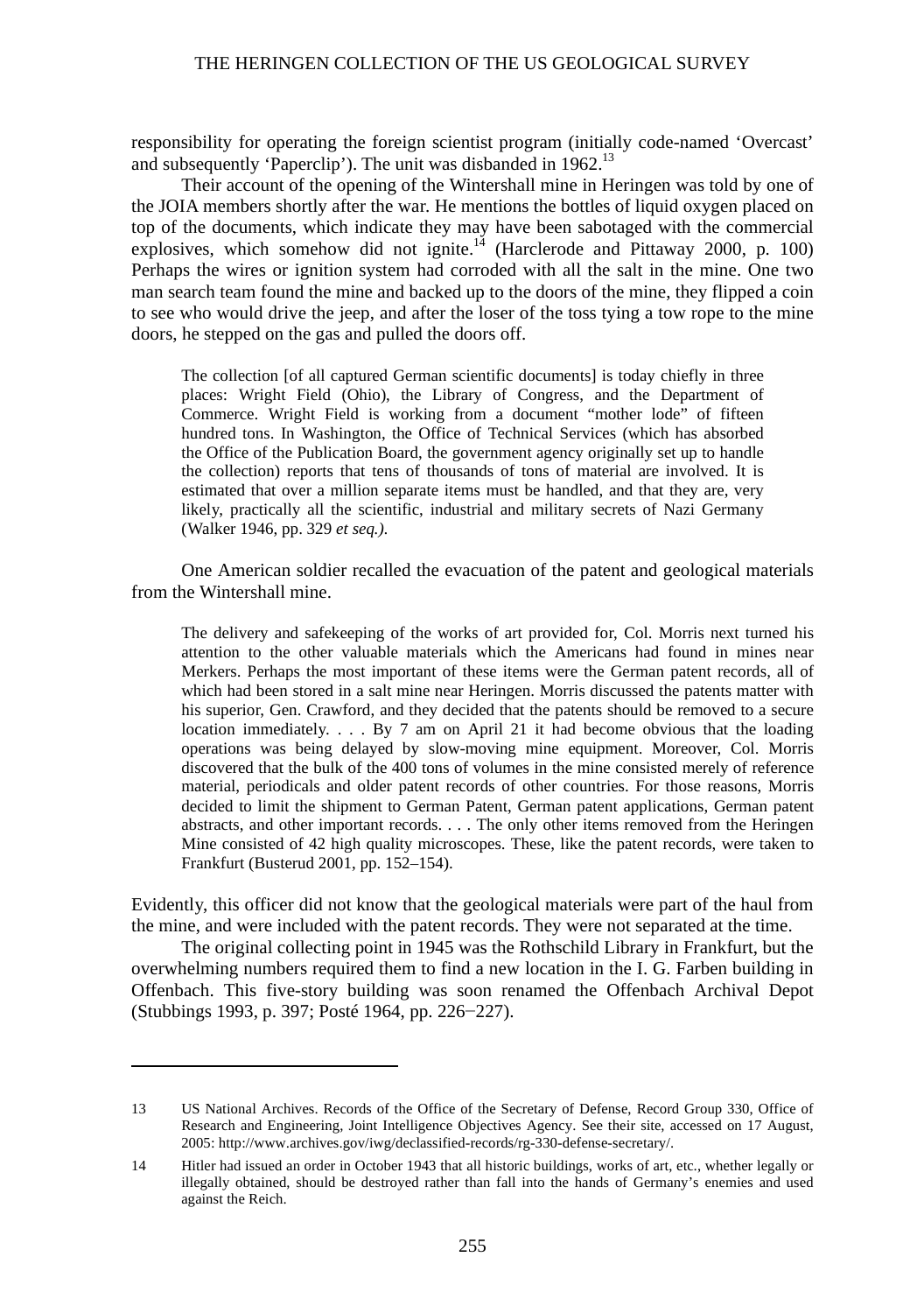# **8. REMOVAL TO AMERICA**

Most of the items of military intelligence interest never made it to the Offenbach Depot for sorting. They were shipped directly to the US research institutions for disposal. However, many items of interest emerged during the sorting process. In January 1948, 1,157 shipments were made from the Offenbach depot to the G-2 Document Control Section (Posté 1964, p. 290). The report does not indicate how many other shipments were made to the US Army Corps of Engineers or Military Intelligence operations before or after that date, nor how many items were in the numerous shipments to G-2.

Specialists were needed to comb the captured materials to look for items of interest to scientific institutions and industry.<sup>15</sup> The question of how to handle all the many tons of captured documents was discussed repeatedly in the scientific literature during the war (Murphy 1945, pp. 1530−1531).

It is not known when the Heringen materials were separated from the Patent Office materials. Without being dispersed, they were sent to New York for evaluation. There they were sorted by US Army personnel, again as if dealing cards for a hand of poker. Items of foreign technology or military value were sent to the Foreign Technology Office at Wright Air Base in Ohio. Items of cultural, literary, or rare-book value, were sent to the Library of Congress. Items dealing with commercial information or patents were sent to the US Department of Commerce. Items dealing with animal husbandry, soils or farm information were sent to the US Department of Agriculture. And the items dealing with geology, hydrology or the earth sciences were sent to the US Geological Survey.

Certainly the Patent Office Library materials were sent to the US rapidly, and presumably the army's *Wehrgeologenstellen* professional library also went there (see, for example, Figure 10). An account from May 1946 indicates that the Patent Office materials (including the geological maps and reports) were sent to the Wright Air Force Base, which since 1948 is known as the Wright–Patterson Air Force Base.

Ten tons of documents taken from the German Patent Office are now being sorted and evaluated, and will eventually be disseminated for the benefit of American science and industry. Originally seized by the US Army in Germany, the documents were shipped to Wright Field in 146 packing cases. Army officers then turned the documents over to the Office of the Publications Board, Department of Commerce, for dissemination to the public through facilities.<sup>16</sup>

Since this was at about the same time that the geological materials were sent to the Military Geology Unit of the USGS (they were present onsite by July 1946) they were perhaps part of the same shipment and were perhaps handled similarly.

 <sup>15</sup> "Evaluating German Data," and "German Copyright Interest Seized" 1946. *Chemical and Engineering News* 24 (7), 10 April: 934 and 936.

<sup>16</sup> "German Patent Office Documents" 1946. *Chemical and Engineering News* 24 (10), 25 May: 1393.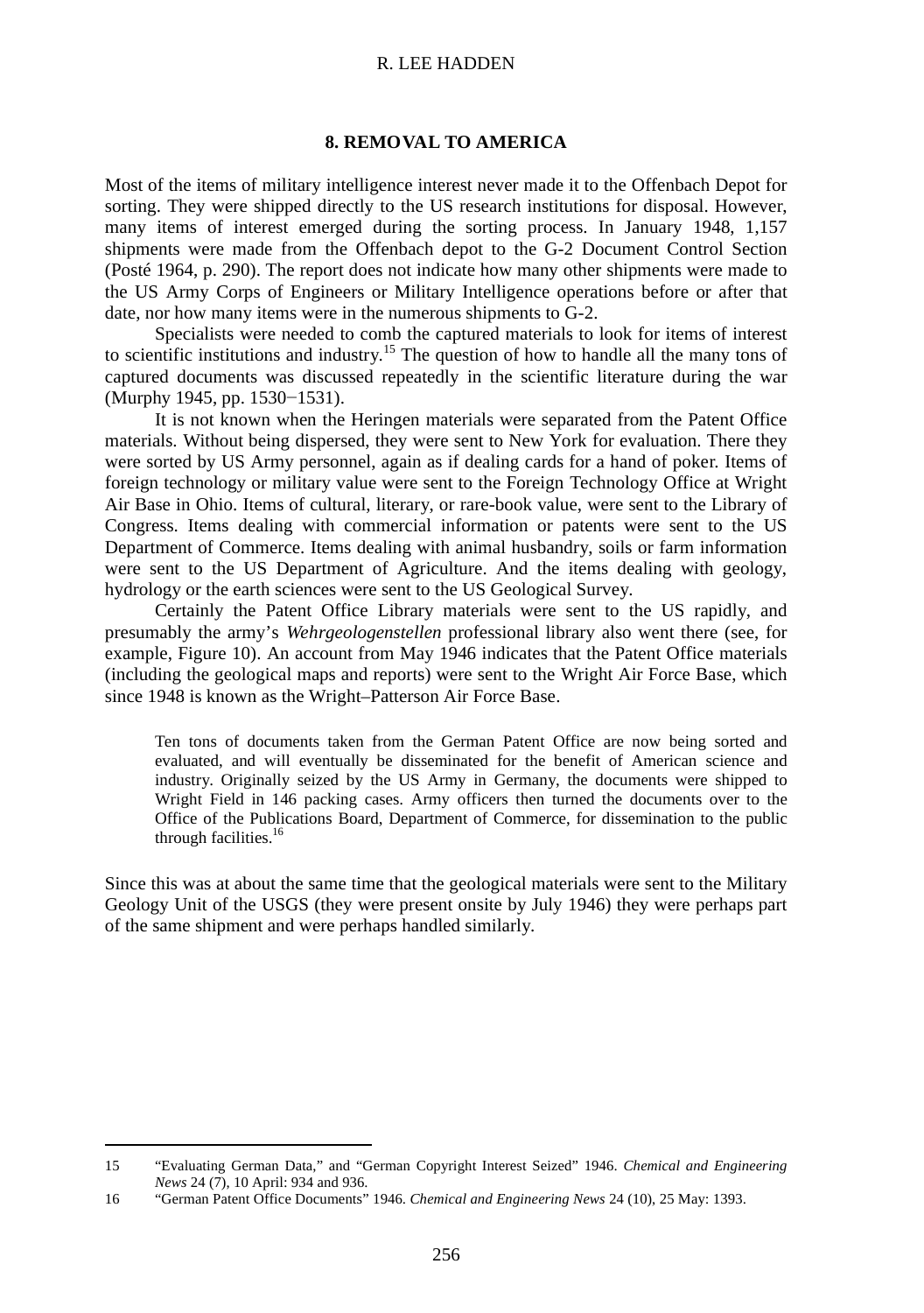

*Figure 10. Instruction sheet by Nazi military geologists for Tiger and Panzer tanks, and for armored personnel carriers, on how to carry portions of portable bridge sections to be used for crossing icy mires in Russia. USGS Library.*

# **9. USGS LIBRARY**

This division of the books to various US Government agencies was done very quickly. When Frank Whitmore, head of the Military Geology Unit at the US Geological Survey, returned from Asia in the spring of 1946, there were large numbers of boxes waiting for him outside his office. His job was to go through them, and divide the materials into separate categories ('triage by content'). First, the items that were regarded as needing to be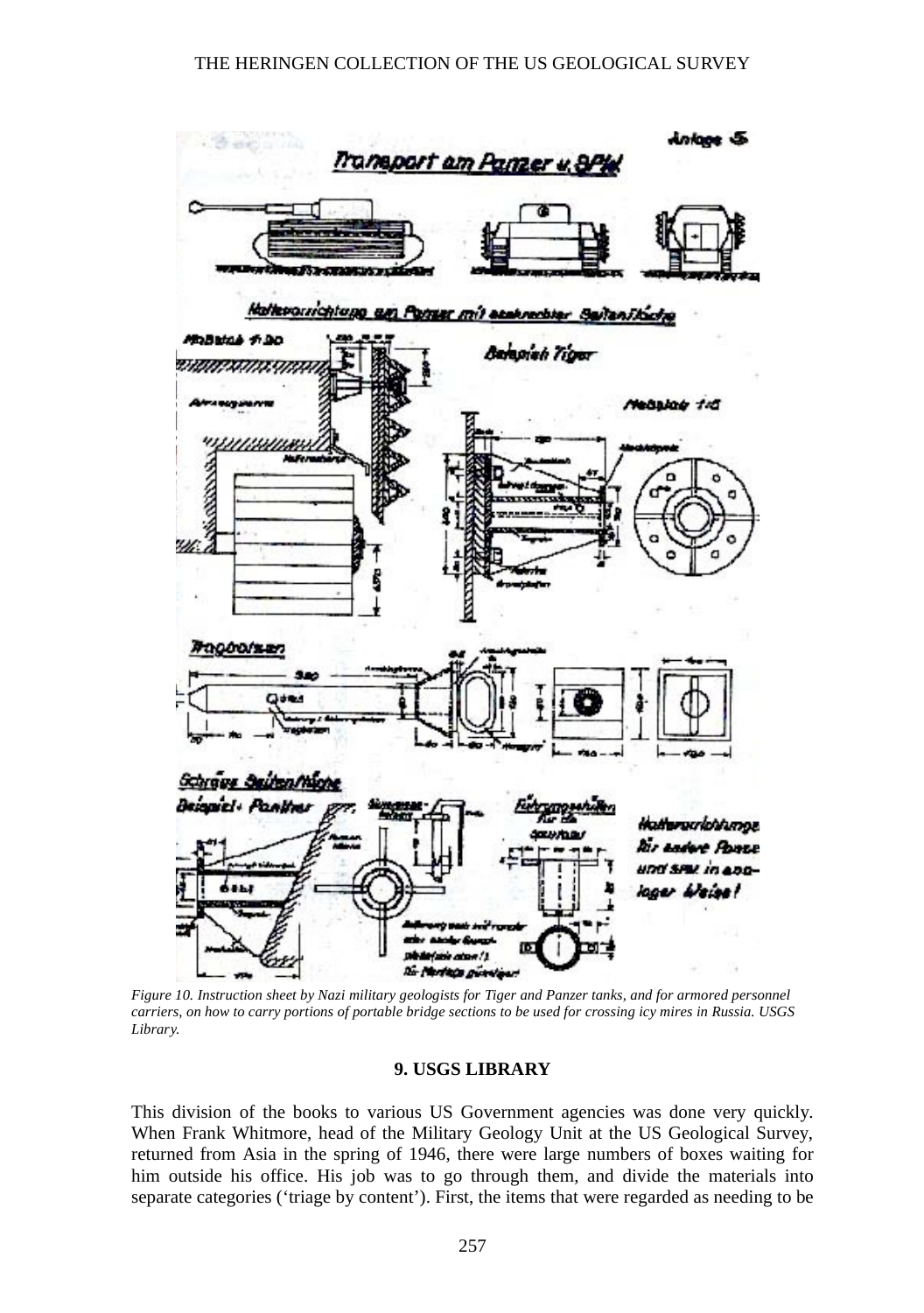classified were segregated. Those items that were unclassified and of a general nature were sent on to the USGS Library for addition to the scientific collection. Archives and other historical materials were sent to the National Archives and Records Administration. The items that were multiple copies or duplicates were either given to the USGS branch or division libraries or set aside for the purpose of exchange.<sup>17</sup>

As an example, excess copies of geological maps, military maps and reports, and other items of non-scientific value were offered to the archives. And many of the legal documents, correspondence files and corporate holdings of various offices were not relevant to the USGS mission. So the files of the *Wehrgeologenstab*, the National Geological Service (*Reichamt für Bodenforschung*), and the German Patent Office (*Reichspatentamt*) were transferred to the National Archives and Records Administration, now held in College Park, Maryland. There the relevant documents are now catalogued within flats 20 and 23 of Record Group 57, line sequences 72 and 73, under the title: "Military Geology Branch: German Geologic maps of Europe 1917−1945" (Rose and Willig 2004, p. 14).



*Figure 11.* 

*Title page of a book taken from a public library in Orel, USSR. The author's name and the book's title have been transliterated into German and the book was taken to Berlin, where it was added to the WG Library. Later deposited in the mine in Heringen, it was found by US Army troops and stamped with the Heringen Collection stamp. It was then added to the USGS Library, and stamped with their property stamp, accession date. and accession number. USGS Library.*

The first public and published description of the Heringen Collection was mentioned in the USGS Library's annual report for the fiscal year ending 30 June 1948 (see Figure 11). Under the library policy, the Heringen materials were integrated into the existing library collection, and were not maintained or noted in the card catalog as a separate collection or resource. According to the library report, this collection was a much-needed

 <sup>17</sup> Frank Whitmore, Private Communication, 2003. Dr Whitmore served as Chief of the USGS Military Geology Unit (later Section, and later still, Branch) between 1946 and 1959.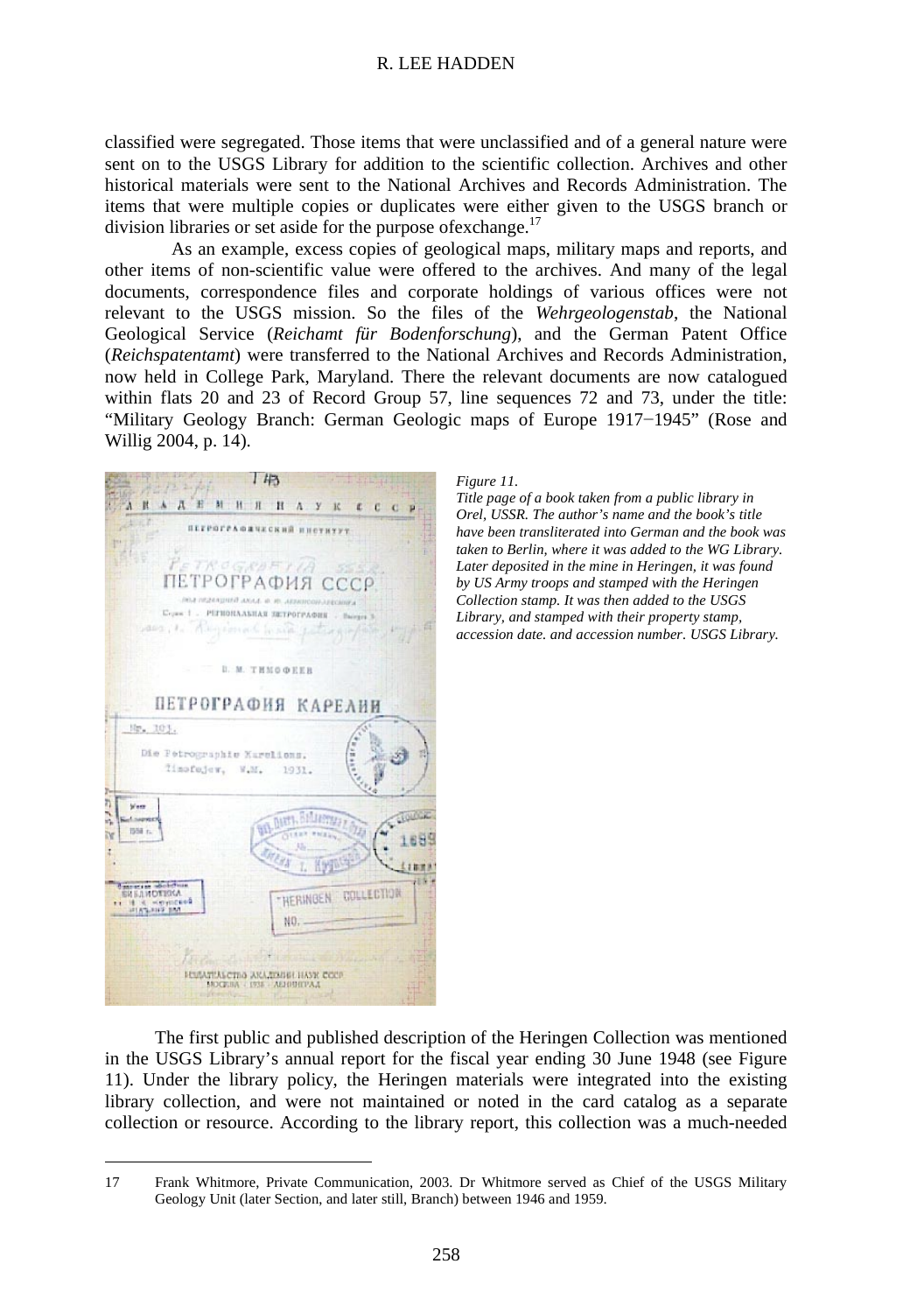resource of items printed in Europe during the war by the Nazis, and of captured materials from other countries in Central Europe that were similarly embargoed and denied to the American scientific community. At the same time, the USGS Library was not able to fully utilize the collection because of a lack of personnel for cataloging and because there was not enough space to hold the materials. Without giving the total number of cases, the report further states that by this time all but about twenty cases of the collection were received from the Army Map Service.<sup>18 19</sup>

# **10. SO WHAT?**

The question now arises: 'So what?'. Is it important that we have the Heringen Collection? What good is it that the USGS Library has it? What is it used for? How is it used? What are the benefits derived from it?

During the war, the USGS Library staff did its part in helping with the military geology. Some of the library staff were assigned to the civilian military geology unit, as members of the research team and were charged with locating and copying needed information. Part of the Military Geology Unit staff served as bibliographers, locating resources of geological information. The reference and map librarians systematically combed the book stacks and map files of the US Geological Survey Library, the Library of Congress, National Agriculture Library, the Map Library of the Army Map Service, and as necessary procured source material from other libraries in Washington and in other parts of this and from allied countries. Other librarians systematically collected the available aerial photographs from the Army Central Film Library and the Photographic Library of the Office of Naval Intelligence. The Strategic Intelligence Branch, O.C.E., $^{20}$  saw to it that the study teams received the existing intelligence reports bearing on terrain. When an assignment was received from the Office of the Chief of Engineers, the librarians immediately began to collect the source materials for the use of the analysts (Hunt 1946, pp. 65–66).

These collected reports and maps held at the USGS Library, coupled with the captured information from the Heringen mine, have been exploited both financially and academically since the war. The commercial and research value to the United States of captured scientific data and research is described in part when 'Operation Paperclip' prepared a press release (later classified as 'Secret', then later declassified) proposed for 11 March 1946, which anticipated the economic uses of this information. It read in part:

Closely related to the exploitation of the German scientists and technicians is the government program for exploitation of German developments in industrial machinery, tools, equipment and materials. Samples of these are being procured through reparations procedures for shipment to the United States where they are made available for study by American industry on a non-restrictive open-to-the-public basis.

From the above, it is evident that the government is using vacuum cleaner methods to acquire all the technical and scientific information that the Germans have. The value of this information to the United States will probably far exceed any cash reparations.

 <sup>18</sup> "Library", *US Geological Survey Annual Report. Annual Reports of Bureaus and Offices−Part II*. (Washington: GPO, 1948), p. 215.

<sup>19</sup> Between the accession and cataloging of the first volume on 16 October, 1947 and the end of the fiscal year on June 30, 1948, only 160 volumes from the Heringen Collection were added to the USGS Library. This is far below the USGS Library average for cataloging new materials. See: USGS Library Accessions 130001−148500, June 1947−June 1954.

<sup>20</sup> O.C.E.: Office of the Chief of Engineers, US Army Corps of Engineers.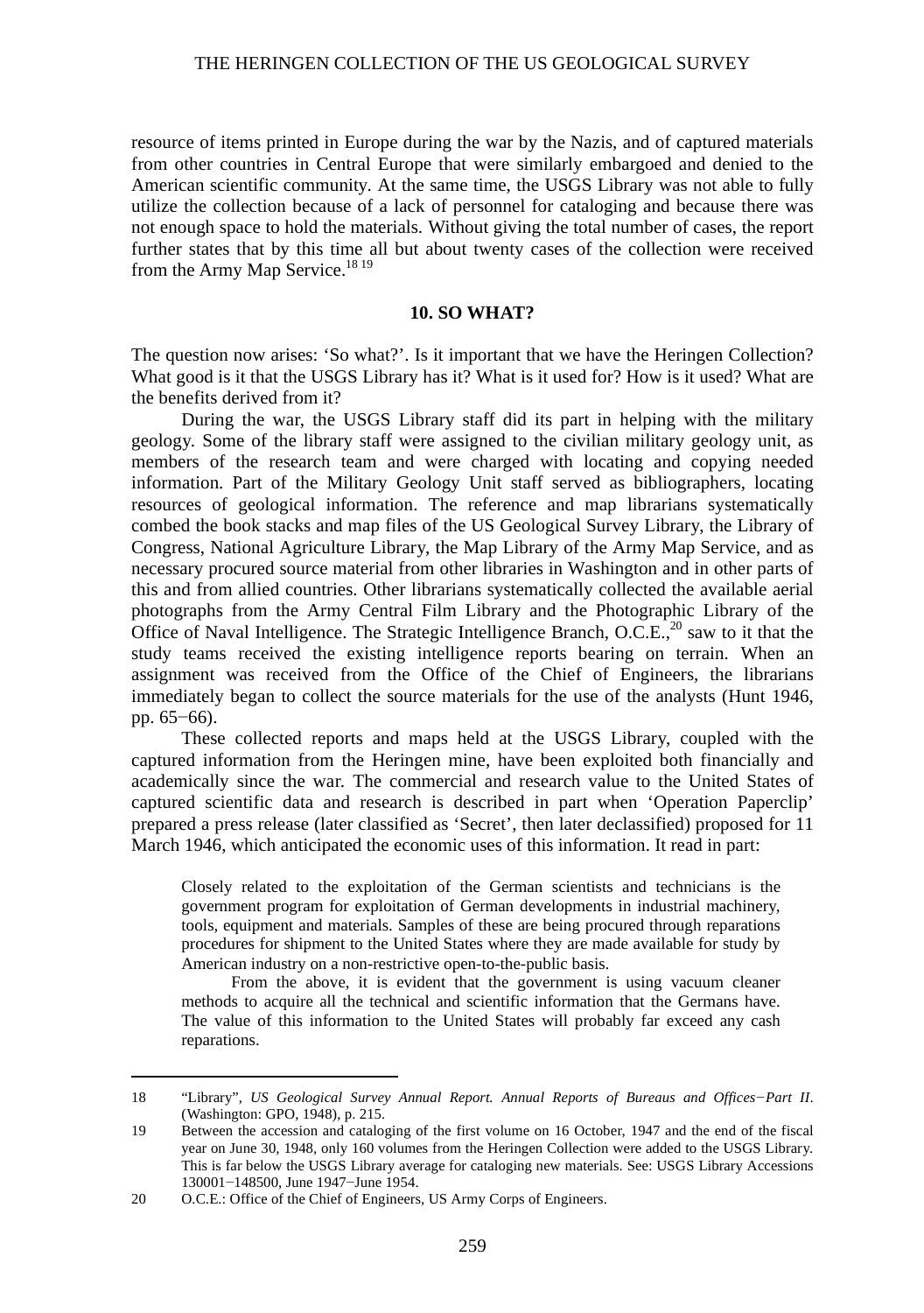Information on the industrial aspects of the exploitation program may be obtained from the Publication Board of the Department of Commerce (Gimbel 1990, p. 189).

So much research had been done by the Allies and so many captured documents were collected from the Axis powers that two large government agencies were formed to help handle all these materials. The National Technical Information Service<sup>21</sup> (NTIS) handles civilian research. The Defense Technical Information Center<sup>22</sup> (DTIC) now handles military information, which includes classified materials. Both agencies were established to index these resources and make the non-classified reports available to the American public. However, DTIC does not usually store or retain map sheets.

Many of the captured Heringen maps were donated by the AMS to the Library of Congress and to other Federal Government agencies. The AMS also began a regular program to distribute duplicate or excess copies of map sheets to university and public libraries around the country. This distribution program helped provide that these captured resources could be available and widely exploited by researchers and academics through the government information and library systems.

The Library of Congress' Geography and Map Collection draws upon the captured maps from Heringen and other collections. As noted on their website:

A large number of the multi-sheet map series were also produced during World War II. All of the major military belligerents devoted extensive resources to compiling maps. . . . Following World War II, the Library acquired a considerable number of German and Japanese military multi-sheet maps captured by American military units, particularly maps of Europe produced by the German Generalstab des Heeres (General Staff of the Army) and of northern and eastern China and Manchuria surveyed by the Japanese Kwantung Army, the Japanese General Staff, and the Japanese Imperial Survey during the 1930s. Among the captured maps are tactical and operational map series produced by the Soviet General'nyy Shtab Krasnoy Armii (General Staff of the Red Army), the Glavnoye Upravleniye Geodezii i Kartografii (GUGK), and the Narodyy Komissariat Vnutrennykh Del (NKVD) which had been initially captured by German forces, including some which contain German military maps printed on the verso.<sup>23</sup>

A number of American universities also benefited from the distribution of the captured maps. State university libraries on the West Coast acknowledge these maps as part of their collections.

A period of great growth in the [University of California, Berkley] Library's collection came after World War II, when the U.S. Army Mapping Service (AMS) made the Library a depository for it's own map publications as well as it's distribution of captured maps. AMS sets cover most foreign countries of the world with major emphasis on European countries. The Distribution of captured maps contained German topographic sets covering all European countries, northern African countries, and Asian countries extending from the Middle East to India. The distribution also provided a large collection of topographic maps produced by the Japanese. These are some of the most detailed maps available for parts of China, especially Manchuria and for islands of the southwestern Pacific. The scales of AMS and captured maps vary from 1:250,000, 1:50,000, and 1:25,000 and in general were mapped during the 1930–1940's.<sup>24</sup>

 <sup>21</sup> See: www.ntis.gov.

<sup>22</sup> See: www.dtic.mil.

<sup>23</sup> Geography and Map Division, Library of Congress. The web-page was accessed 17 August, 2005. See: http://www.loc.gov/rr/geogmap/guide/gmillgen.html.

<sup>24</sup> University of California, Berkeley. See their site, accessed 17 August, 2005: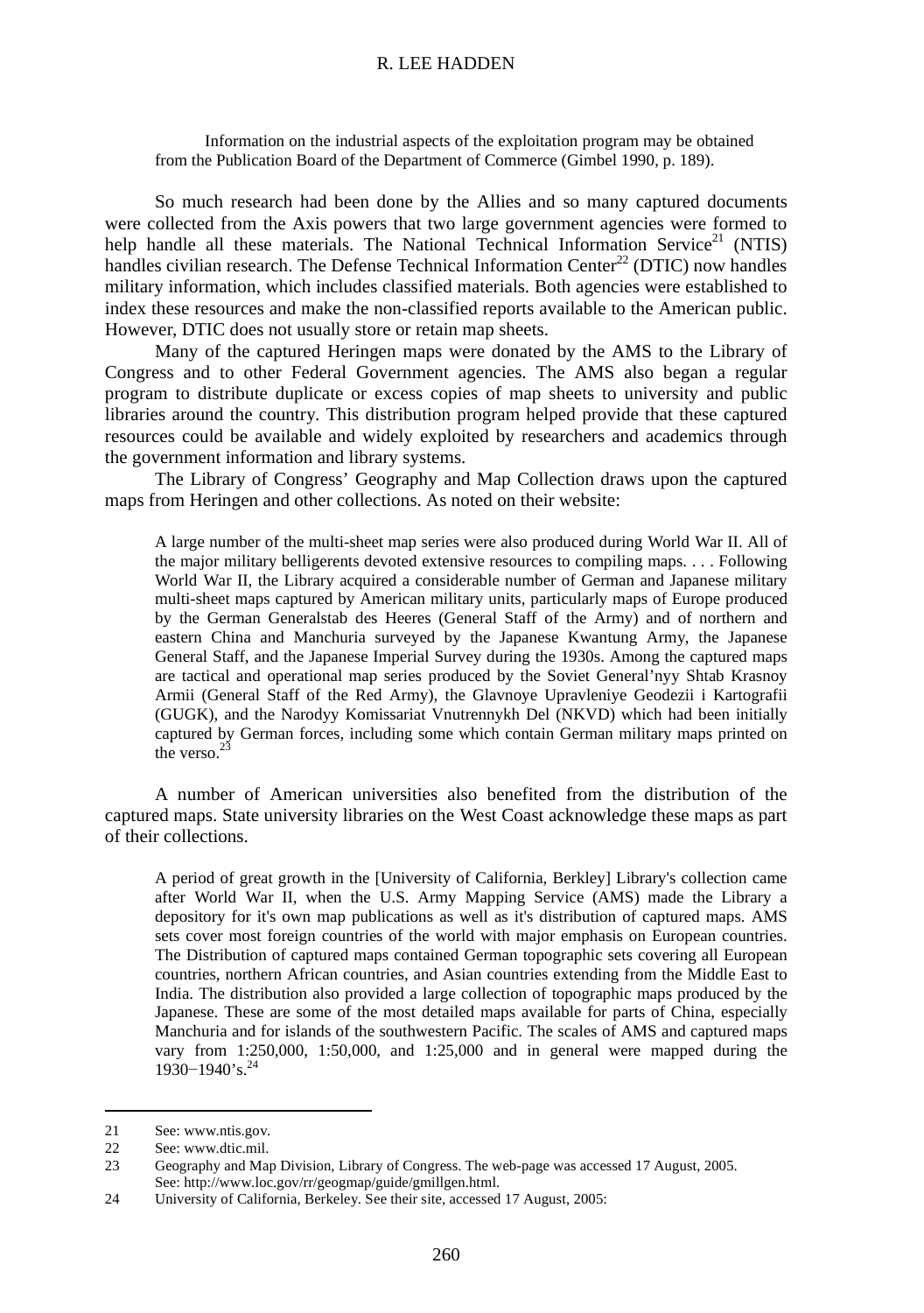Oregon State University's Library in particular obtained a collection of captured maps:

In 1998, The Government Publications Department merged with the Map Room collection, and we now provide reference help for both government information and maps, as well as microforms . . . (AMS) Maps. Historic maps covering most of the world, including "captured maps" liberated from German, Italian and Japanese forces in WWII.<sup>25</sup>

University library circulation policies apply to captured German maps as well. As Washington State University says on its library's web-page:

AMS Captured Maps: AMS maps, British maps, and navigation charts are filed by map number; to find this number use the *Army Map Service Index* or *GSGS Map Index* in Holland Reference, located on the top of the Stack 5. Obtain a request card from the Reference Desk for each map you wish to view or check out. Fill out the card and have a librarian sign it. Take the card to Microforms and staff will retrieve the map. The AMS Captured maps are not indexed.26

Today, the Heringen Collection is used on a daily basis for civilian purposes at the USGS Library. Because it is integrated into the main collection, most users are not aware that the item they are looking at came from a potash mine in Germany, over fifty years ago. All they are interested in is the information the reports and maps provide. The red stamps on the back of the maps are mute, and unless someone knows their story, they don't actually know what they are looking at.

Reference librarians use these maps and reports in a number of different ways. Answering questions from geologists, hydrologists, miners, and financiers from around the world is a routine part of the job in the USGS Library. The Heringen Collection maps have been used for water studies in the Netherlands, historical research in Poland (pre-WWI maps are also used for gazetteer and genealogical information), and for agricultural studies in Germany.

USGS research groups use the Heringen Collection in a variety of ways. The maps have helped with water research in the Ukraine, road building in Poland, and mineral exploration and development in Russia. Although the maps were stolen for military purposes years ago, the information they contain also helps civilian earth science applications today.<sup>27</sup>

And they are still useful for military studies as well. For example, shortly after the Twin Towers were destroyed in New York on 11 September 2001, researchers began using the USGS Library's collection to find information on Afghanistan. Since the USGS Library is open to the public, many different organizations and researchers use the collection. The military geography studies of Afghanistan written by German soldier–geographers in the late 1930s for a planned but unfulfilled invasion, are still useful in showing military and terrain features in that unhappy land.

http://www.lib.berkeley.edu/EART/tour/topo.html.

<sup>25</sup> The Government Publications, Maps and Microforms Department is located in the Valley Library. See: http://libweb.uoregon.edu/ec/digor/documentor/doc191/library.htm.

<sup>26</sup> The Manuscripts, Archives, and Special Collection of the Washington State University is in Pullman, WA. See: http://www.wsulibs.wsu.edu/Holland/MASC/masc.htm.

<sup>27</sup> Rubin, Meyer, Personal communication, 12 February, 2004.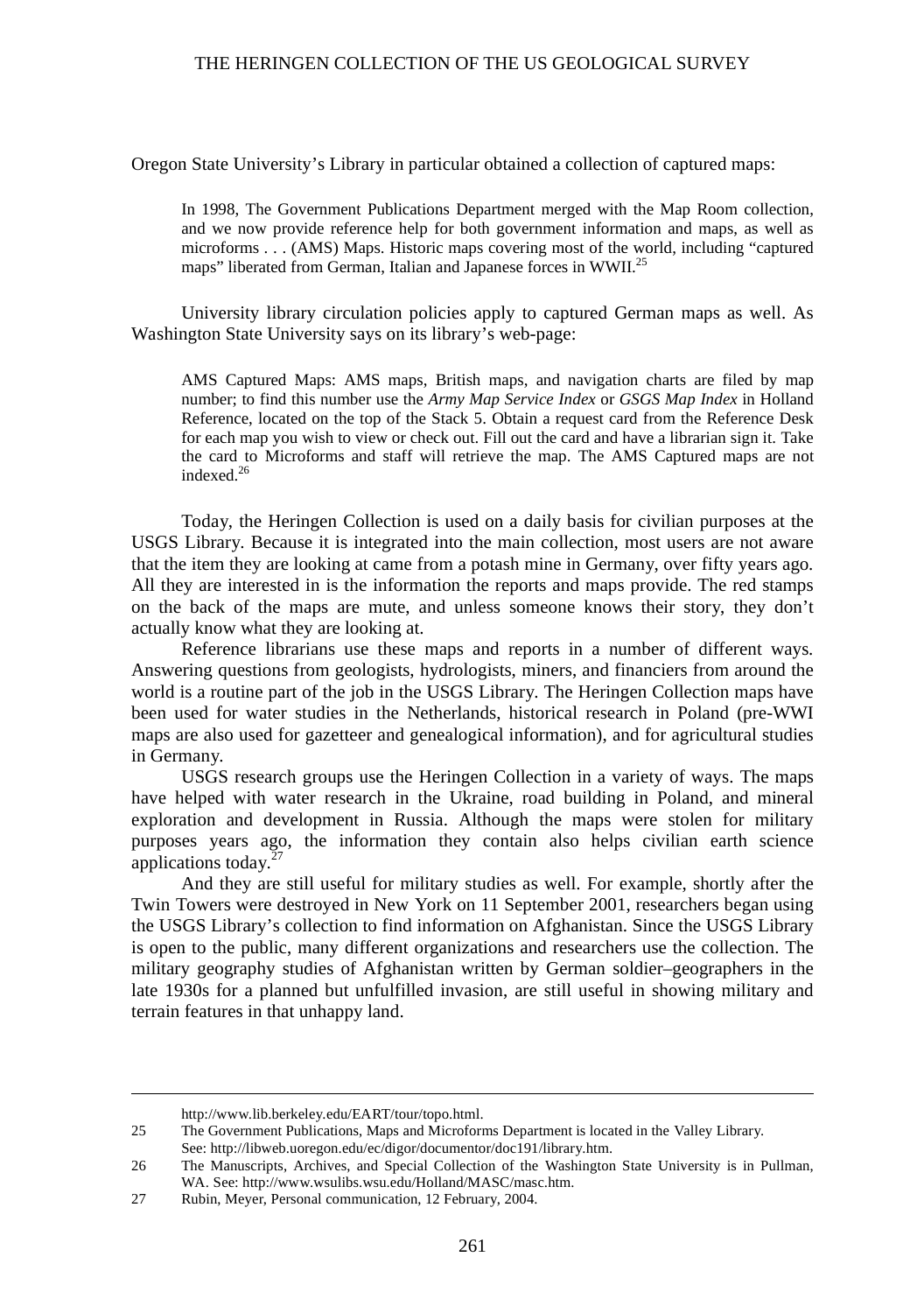# **11. REPARATIONS AND RECONSTRUCTION**

The subject of the return of these items is problematic, to say the least. As property of the *Wehrgeologenstellen*, these maps and reports were military equipment used to make war, and are in a sense no different from a rifle or grenade as hostile weapons. As such, they became the property of the Allies with the German surrender.

That being said, these items also include property stolen from other countries, such as Belgium and the Soviet Union. Since these maps and reports were taken from occupied countries, the claim that they should be returned has also been made. However, the claims are also problematic. Not all Russian language maps belonged to the Soviet Union, and it would be difficult if not impossible to verify the original provenance of these items. Very few of the individual publications have property stamps that show the history of their ownership.

The estimated 23,000 or so items in the Heringen Collection are intermingled within the more than a million titles in the USGS Library and are not cataloged or held separately. The only way to locate which items came from Heringen is to take the items off the shelf one by one, and to look on the title page for the Heringen Collection stamp from the US Army Corps of Engineers. The only indication of which items came from Germany is in the USGS Library's manual accessions catalog from the mid-1940s through the end of the 1950s.28

Identifying ownership is thus a problem. For example, some maps do not have property or library stamps showing their original owners' addresses. Many others have been mounted on linen cloth to preserve them, and this covers or obscures most markings placed on the backs of the maps. Many books have had their owner's bookplates ripped out. Sometimes their original ownership markings have been removed, over-stamped or erased (see Figure 12). Sometimes the only marking left are commercial plates that show the map dealers who sold the original map. There is no way of knowing if these were the owners of the map, or if the stamps were left in place after having been purchased by someone else.





 <sup>28</sup> USGS Library Accessions Record Book, Numbers 130001–148500; June 1947−June 1954. USGS Library, Rare Book Collection, Reston, VA. Includes accession information about materials added to the collection, with an indication of those items coming from the Heringen Collection. Maps were not included in the USGS Library's accessions book.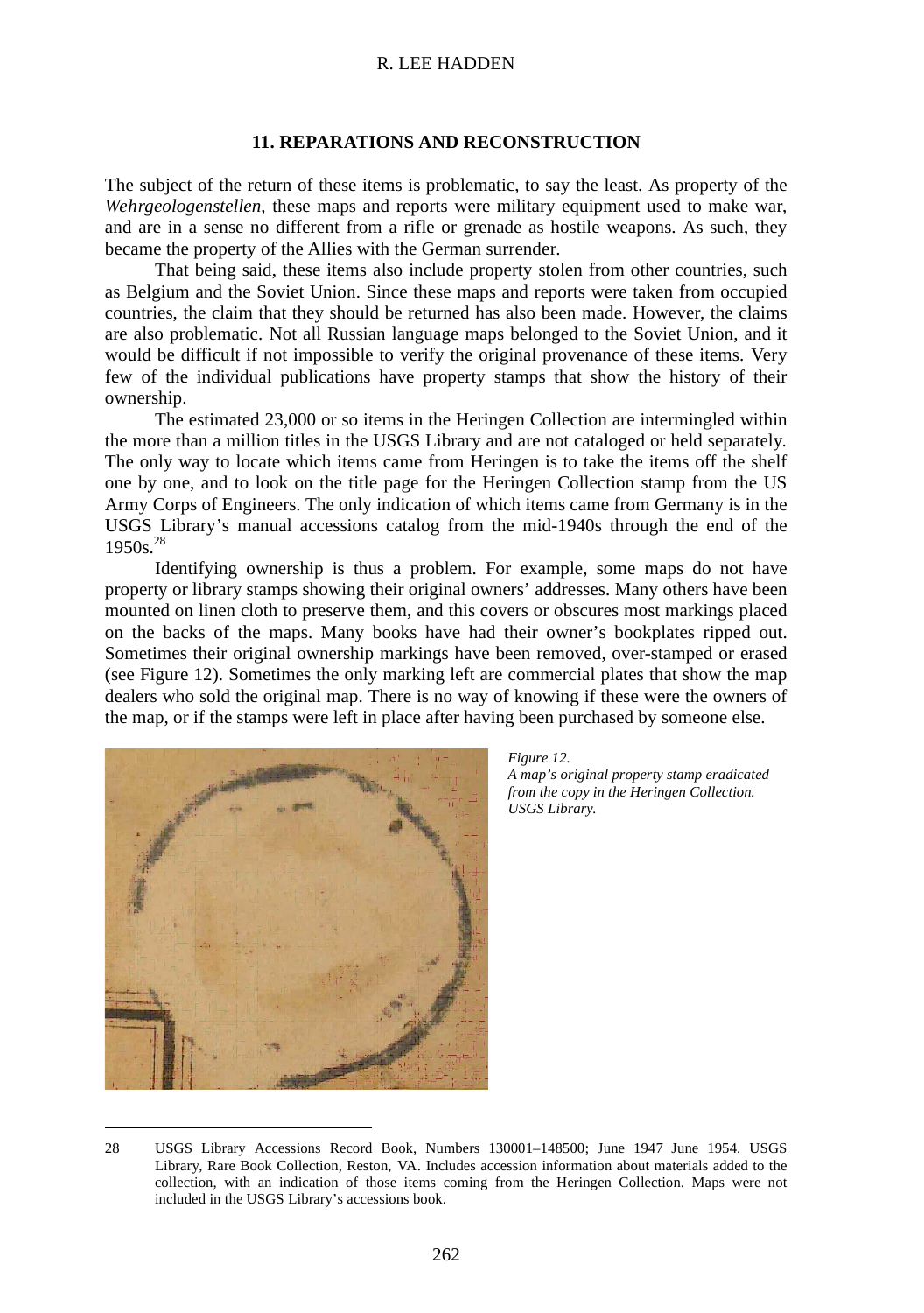Though the Germans stole many of these maps during their efforts to destroy their enemies, today, these maps are used by geologists, hydrologists, transportation experts, miners, and many others, to rebuild those same countries—still damaged after two generations-to promote their current and future prosperity. The Heringen Collection materials that are held on open access in the USGS Library's map drawers and on the bookshelves and can be used by patrons from around the world.

And this is the final heritage of the Heringen Collection.

#### **ACKNOWLEDGEMENTS**

Special thanks are extended to Mr H. Richard (Dick) Reinhardt, son of the Wintershall mine's chief chemist. As a fourteen-year old schoolboy, he was present in the town when the mine was captured by the American forces and has kindly supplied a number of photographs and background materials on the Heringen mine.

I also thank the Irwin Uran Gift Fund at the Loudoun County, Virginia, Public Library System. The mission of the Irwin Uran Gift Fund seeks to create better understanding between all people, and by focusing on the Jewish Holocaust, to provide information from a cultural and historic perspective. Many of the books and other materials available through interlibrary loan used in preparing this paper were made possible through this collection and the Loudoun County Public Library System. (See:

http://www.library.loudon.gov/.)

### **ARCHIVES**

National Archives and Records Administration, College Park, MD.

- *Unveröffentliche Archivquellen aus den Beständen des Werra-Kalibergbau-Museums Heringen* (unpublished archives of the potash mining museum). See their site, accessed 17 August, 2005: http://www.kalimuseum.de/.
- US Geological Survey Historian's Office, Reston, VA.
- US Geological Survey Library, Reston, VA.

#### **BIBLIOGRAPHY**

- Anon. 1945. Industrial News. *Chemical and Engineering News*. 10 September 1945, volume 23.
- Anon. 1945. SHAEF (Supreme Headquarters, Allied Expeditionary Forces): Intelligence Directive No. 7, *Counter-Intelligence Handbook April 1945*. (The various sections of the directive were issued between 5 February 1944 and 28 April 1945.)
- Anon. 1946. 90<sup>th</sup> Infantry Division. *The History of the 90<sup>th</sup> Division in World War II*. No place of publication stated: The 90<sup>th</sup> Division.
- Anon. 1946. Evaluating German data; and German copyright interest seized. *Chemical and Engineering News*. 10 April: 24.
- Anon. 1946. German Patent Office documents. *Chemical and Engineering News*. 25 May: 1393.
- Anon. 1948. Library (US. Geological Survey Annual Report). *Annual Reports of Bureaus and Offices−Part II*. Washington: Government Printing Office.

Anon. 1992. All over the map. *The Economist*, 11 July, 324 (No. 7767): 83.

Busterud, John A. 2001. *Below the Salt: How the Fighting 90th Division Struck Gold and Art Treasure in a Salt Mine*. No place of publication stated: X libris Corporation.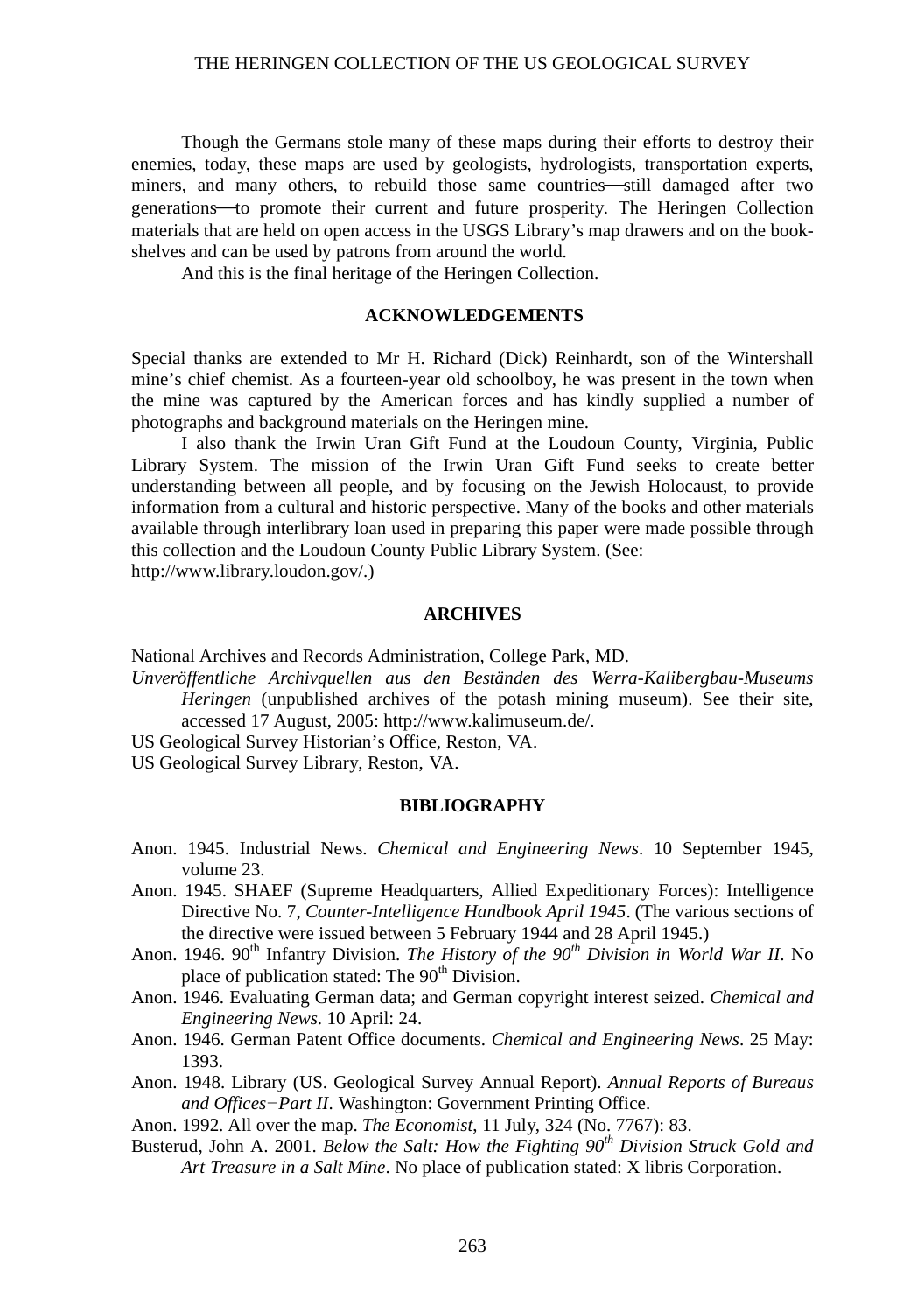- British Sulphur Corporation Ltd. 1975. *World Survey of Potash Resources.* London: British Sulphur Corporation Ltd (2nd edn, 1st edn 1966).
- Anon. 1946 (October). Civilian scientists sent to Germany. *Chemical and Engineering News* 24: 10.
- Collins, Donald E. and Herbert P. Rothfeder. 1984. The Einsatzstab Reichleiter: Rosenberg and the looting of Jewish and Masonic libraries during World War II. *Journal of Library History* 18: 21−36.
- Corum, James S. 1994. A clash of military cultures: German and French approaches to technology between the World Wars: a paper for the USAF Academy Symposium. September 1994. Maxwell Air Force Base, AL: Air University. USAF School of Advanced Airpower Studies.
- East, J. H. 1947. Potash mining in Germany. *Information Circular*, IC 7405, May. Washington: US Bureau of Mines.
- US Army Corps of Engineers Office of History. 1995. Engineers in World War II-1945. *Bridge to the Past*. No. 2, January.

See: http://www.hq.usace.army.mil/history/bridge2.htm.

- Gellately, Robert (ed.). 2004. *The Nuremberg Interviews: An American Psychiatrist's Conversations with the Defendants and Witnesses*, conducted by Leon Goldensohn. New York: Knopf.
- German Patent and Trademark Office (DPMA). 2002. Annual Report. See: http://www.dpma.de/veroeffentlichungen/jahresbericht02/jb2002.pdf.
- Gibbs, Steve. Encore. See: http://www.cranstonfinearts.co.uk/dhm2543.htm. Accessed 17 August 2005.
- Gimbel, John. 1990 *Science, Technology, and Reparations. Exploitation and Plunder in Postwar Germany*. Stanford, CA: Stanford University Press.
- Goudsmit, Samuel Abraham. 1947 (20 October). Nazis' atomic secrets. *Life* 23: 123−124.
- Goudsmit, Samuel A. 1946 (24 August). The Nazis came close-but. *Chemical and Engineering News* 25: 2176 and 2263.
- Harvey, Miles. 2000. *The Island of Lost Maps: A True Story of Cartographic Crime*. New York: Random House.
- Harclerode, Peter and Pittaway, Brendan. 2000. *The Lost Masters: World War II and the Looting of Europe's Treasurehouses*. New York: Welcome Rain Publishers.
- Hunt, Charles Butler. 1946. Geology applied to military intelligence in time of war. No place or date of publication given. 160 leaves. Carbon copy of typescript. Notes: USGS Library.
- Lamont, F. G., Goldschmidt, P. and Merlub-Sobel, M. 1946. *The Mining and Refining of Potash Minerals in the Western Zones of Germany: Refining Section, Part II*. London: HMSO. British Intelligence Objectives Sub-Committee (BIOS) Final Report, No. 1616, Item No. 22.
- Military Government Regulations. 1945. Title 18: *Monuments, Fine Arts, Archives*. 18−101.
- Murphy, Walter J. 1945, The job is still unfinished: some thoughts on the collection and dissemination of technical and scientific information from occupied countries. *Chemical and Engineering News* 23: 1528−1531.
- Monmonier, Mark. 1991. *How to Lie with Maps*. Chicago: University of Chicago Press (2nd edn 1996).
- Nicholas, Lynn H. 1994, *The Rape of Europa: The Fate of Europe's Art Treasuries in the Third Reich and the Second World War*. New York: Knopf.
- Nicholas, Lynn H. 1997 Statement of Lynn Nicholas . . . before the Committee on Banking and Financial Services, U. S. House of Representatives. In: *The Eizenstat Report and*